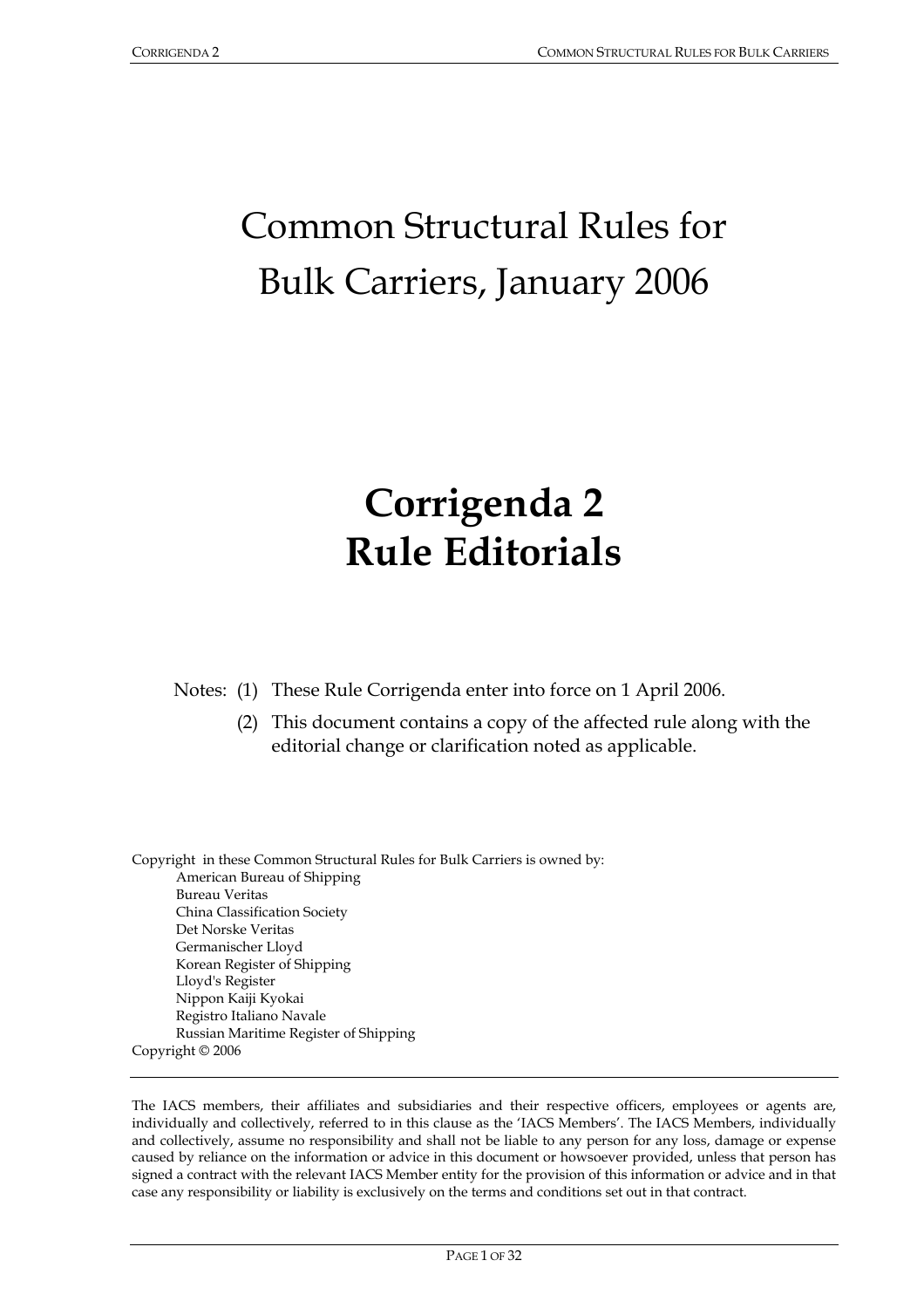# **CHAPTER 3 – STRUCTURAL DESIGN PRINCIPLES**

# **SECTION 6 STRUCTURAL ARRANGEMENT PRINCIPLES**

# **7. Double side structure**

#### **7.1 Application**

**7.1.1** 

The requirement of this article applies to longitudinally or transversely framed side structure.

 The transversely framed side structures are built with transverse frames possibly supported by horizontal side girders.

 The longitudinally framed side structures are built with longitudinal ordinary stiffeners supported by vertical primary supporting members.

 The side within the hopper and topside tanks is, in general, to be longitudinally framed. It may be transversely framed when this accepted for the double bottom and the deck according to 6.1.1 **6.1.2** and 9.1.1 respectively.

#### *Reason for the Rule Clarification:*

Editorial correction – incorrect reference.

#### **10. Bulkhead structure**

#### **10.4 Corrugated bulkheads**

# **10.4.1 General**

**For ships of 190m of length** *L* **and above, the transverse vertically** corrugated watertight bulkheads are to be fitted with a lower stool, and **generally** with an upper stool below the deck. **For ships less than 190m in length** *L***,** In ships less than 150 m in length, corrugations may extend from the inner bottom to the deck **provided the global strength of hull structures are satisfactorily proved for ships having ship length** *L* **of 150m and above by DSA as required by Ch 7 of the Rules.**

#### *Reason for the Rule Clarification:*

The correction is made to be in line with IACS UR S18.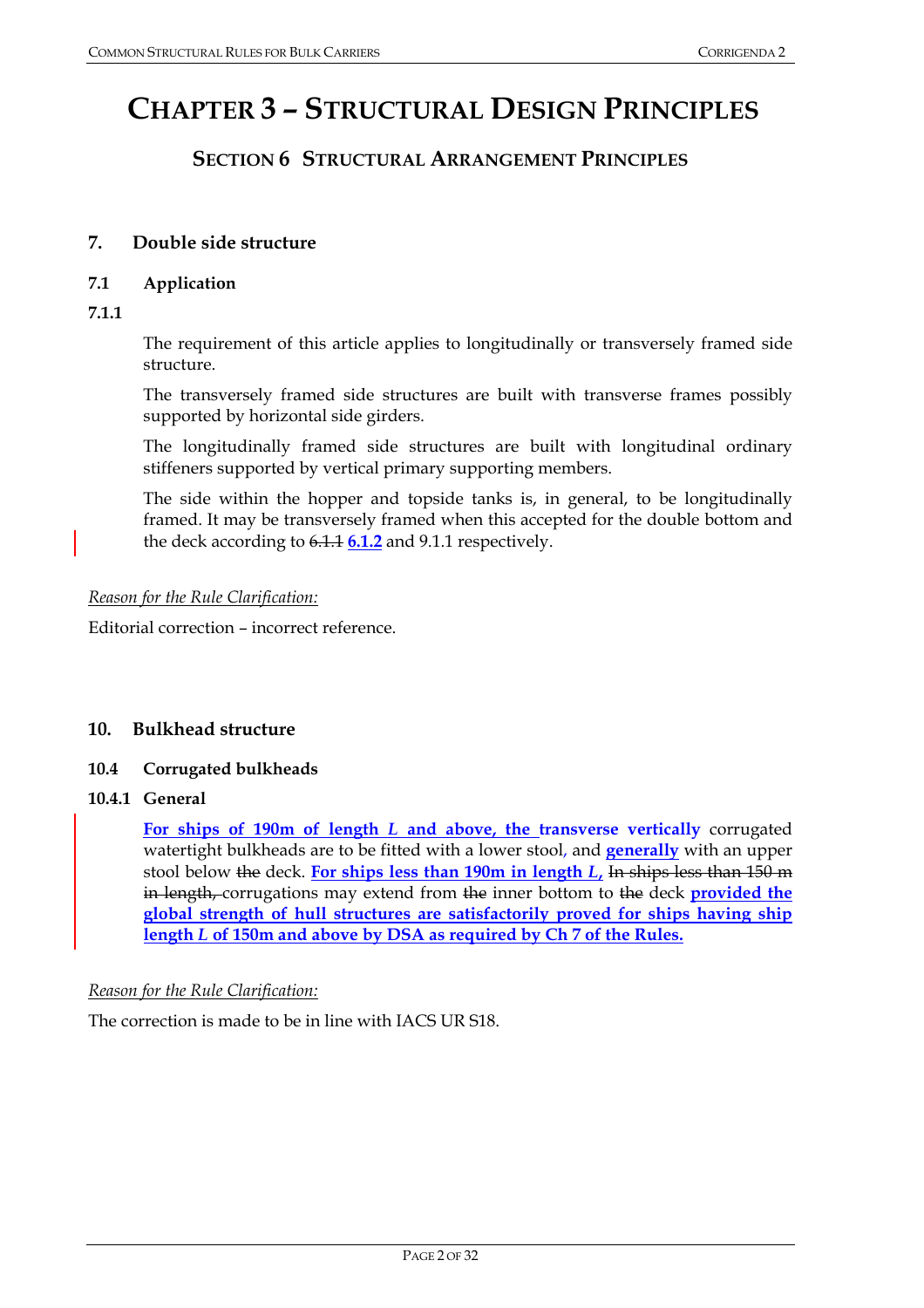#### **10.4.8 Upper stool**

The upper stool, when fitted, is to have a height in general between two and three times the depth of corrugations. Rectangular stools are to have a height in general equal to twice the depth of corrugations, measured from the deck level and at the hatch side girder.

The upper stool of transverse bulkhead is to be properly supported by deck girders or deep brackets between the adjacent hatch end beams.

The width of the upper stool bottom plate is generally to be the same as that of the lower stool top plate. The stool bottom **top** of non-rectangular stools is to have a width not less than twice the depth of corrugations.

The thickness and material of the stool bottom plate are to be the same as those of the bulkhead plating below. The thickness of the lower portion of stool side plating is to be not less than 80% of that required for the upper part of the bulkhead plating where the same material is used.

The ends of stool side ordinary stiffeners when fitted in a vertical plane, are to be attached to brackets at the upper and lower end of the stool.

The stool is to be fitted with diaphragms in line with and effectively attached to longitudinal deck girders extending to the hatch end coaming girders or transverse deck primary supporting members as the case may be, for effective support of the corrugated bulkhead.

Scallops in the brackets and diaphragms in way of the connection to the stool bottom plate are to be avoided.

*Reason for the Rule Clarification:*

Editorial correction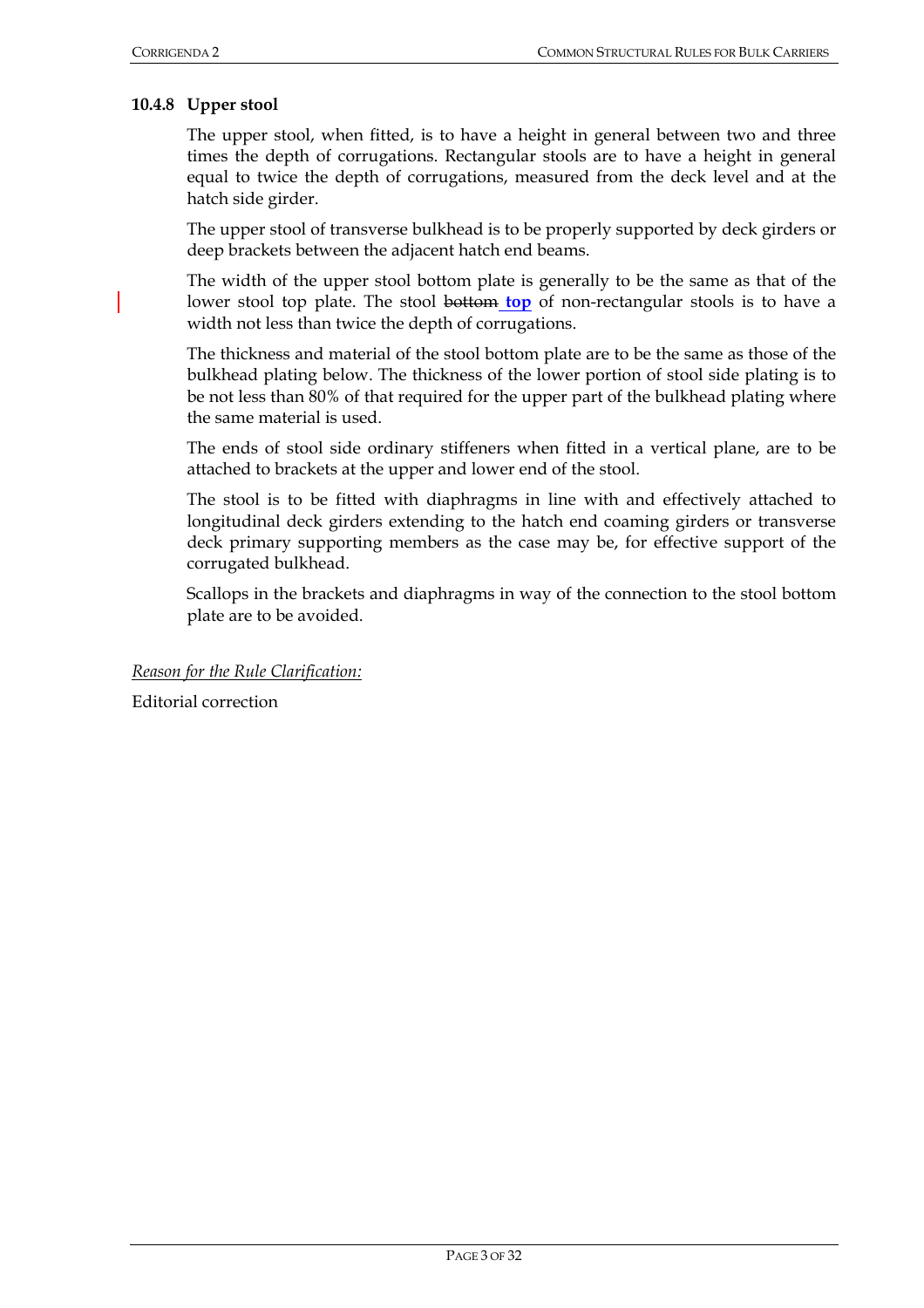# **CHAPTER 4 – DESIGN LOADS**

# **SECTION 3 HULL GIRDER LOADS**

# **1. General**

## **1.1 Sign conversions of bending moments and shear forces**

# **1.1.1**

Absolute values are to be taken for bending moments and shear forces introduced in this Section. The sign of bending moments and shear forces is to be considered according to Sec 4, Tab 3. The sign conventions of vertical bending moments, horizontal bending moments and shear forces at any ship transverse section are as shown in Fig 1, namely:

- the vertical bending moments  $M_{SW}$  and  $M_{WW}$  are positive when they induce tensile stresses in the strength deck (hogging bending moment) and are negative in the opposite case (sagging bending moment)
- the horizontal bending moment  $M_{WH}$  is positive when it induces tensile stresses in the starboard and is negative in the opposite case.
- the vertical shear forces  $\Theta$   $Q_{SW}$ ,  $Q_{WV}$  is are positive in the case of downward resulting forces preceding and upward resulting forces following the ship transverse section under consideration, and is negative in the opposite case.



Figure 1: Sign conventions for shear forces  $\frac{\partial Q}{\partial y}S_{W}Q_{W}$  and bending moments *MSW*, *MWV* and *MWH* 

*Reason for the Rule Clarification:* Editorial correction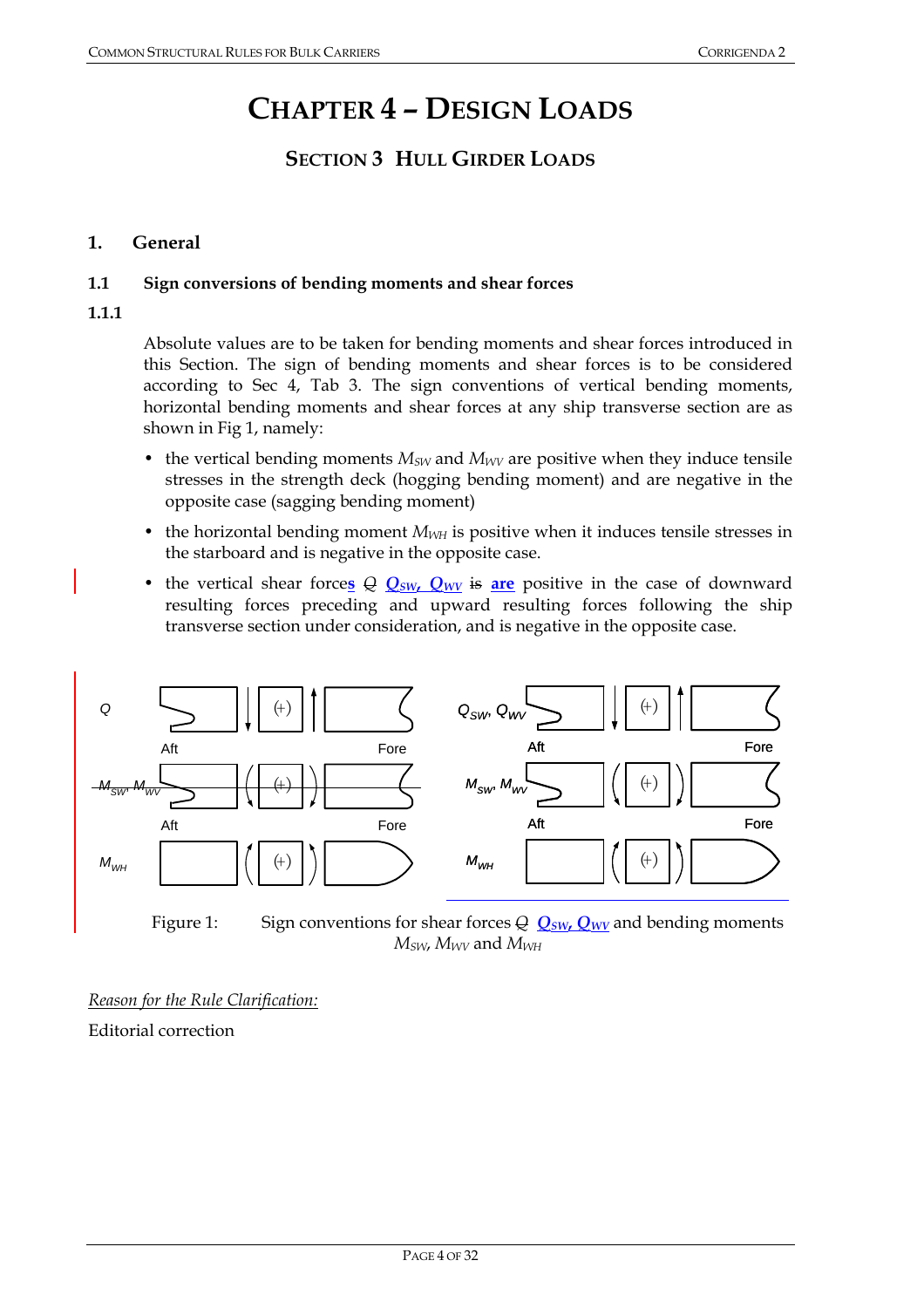# **CHAPTER 5 – HULL GIRDER STRENGTH**

# **SECTION 1 YIELDING CHECK**

## **2. Hull girder stresses**

#### **2.2 Shear stresses**

#### **2.2.2 Simplified calculation of shear stresses induced by vertical shear force**

 The shear stresses induced by the vertical shear forces in the calculation point are obtained, in N/mm2, from the following formula:



Figure 2 : Shear force correction Δ*Q*<sub>*c*</sub>

#### *Reason for the Rule Clarification:*

Editorial correction – correction of equation in Figure 2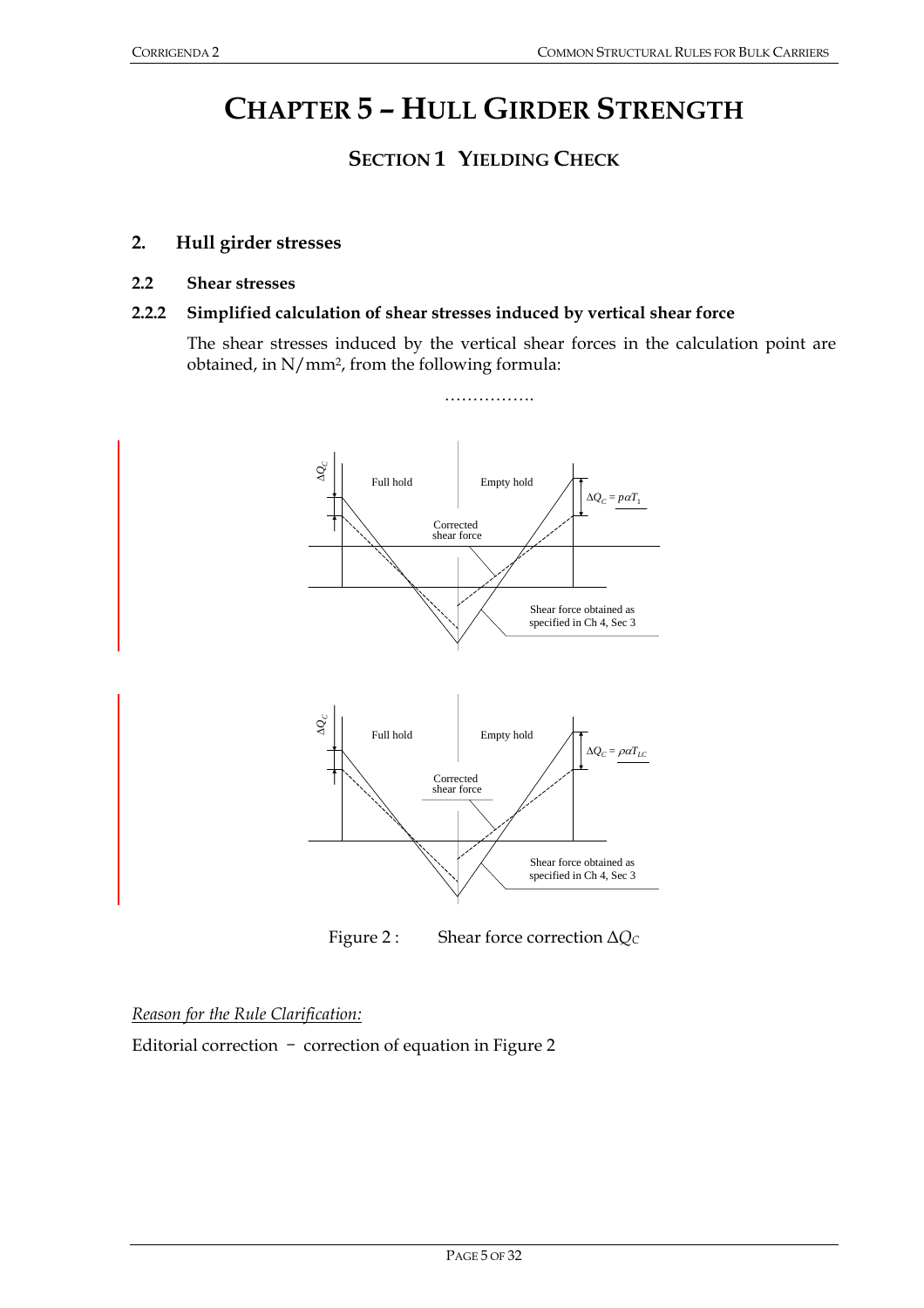# **4. Section modulus and moment of inertia**

# **4.4 Midship section moment of inertia**

# **4.4.1**

 The net midship section moment of inertia about its horizontal neutral axis is to be not less than the value obtained, in  $m<sup>4</sup>$ , from the following formula:

$$
I_{\gamma R} = 3Z_{R,MIN}^{\dagger} L \cdot 10^{-2}
$$

where  $Z'_{R,MIN}$  is the required net midship section modulus  $Z_{R,MIN}$ , in m<sup>3</sup>, calculated as specified in  $[4.2.1]$  or  $[4.2.2]$ , but assuming  $k = 1$ .

# *Reason for the Rule Clarification:*

The correction is made to be in line with IACS UR.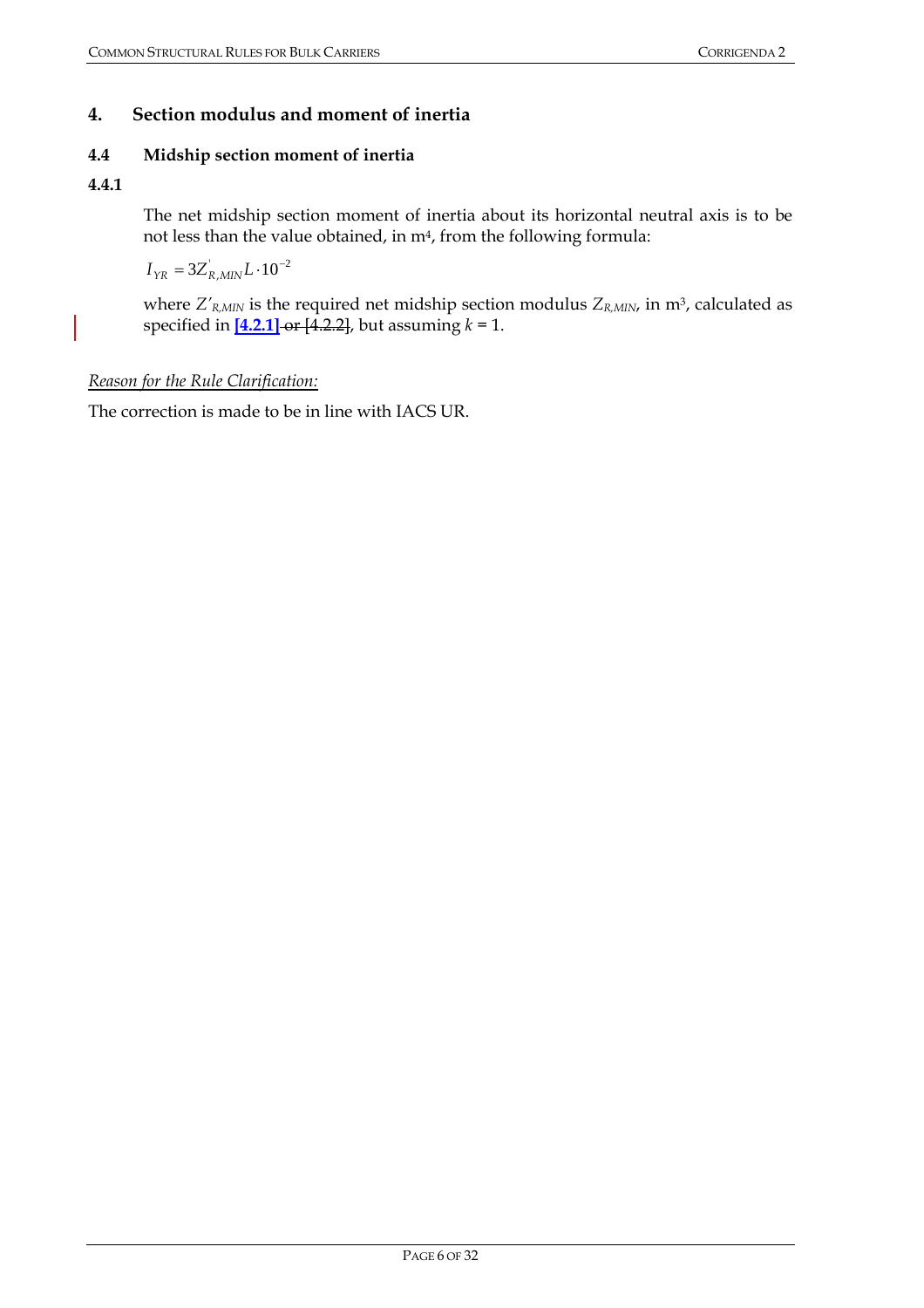# **CHAPTER 5 – HULL GIRDER STRENGTH**

# **APPENDIX 1 HULL GIRDER ULTIMATE STRENGTH**

# **2. Criteria for the calculation of the curve** *M-χ*

#### **2.2 Load-end shortening curves** *σ***-***ε*

## **2.2.4 Beam column buckling**

The equation describing the load-end shortening curve *σCR1-*ε for the beam column buckling of ordinary stiffeners composing the hull girder transverse section is to be obtained from the following formula (see Fig 3):

$$
\sigma_{CR1} = \Phi \sigma_{C1} \frac{A_{Stif} + 10b_E t_p}{A_{Stif} + 10st_p}
$$

where:

 $\Phi$  : Edge function defined in [2.2.3]

*AStif* **: Net sectional area of the stiffener, in cm2, without attached plating**

<sup>σ</sup>*C*1 : Critical stress, in N/mm2, equal to:

$$
\sigma_{C1} = \frac{\sigma_{E1}}{\varepsilon} \qquad \text{for } \sigma_{E1} \le \frac{R_{eH}}{2} \varepsilon
$$
\n
$$
\sigma_{C1} = R_{eH} \left( 1 - \frac{\Phi R_{eH} \varepsilon}{4 \sigma_{E1}} \right) \qquad \text{for } \sigma_{E1} > \frac{R_{eH}}{2} \varepsilon
$$

 $\varepsilon$  : Relative strain defined in [2.2.3]

<sup>σ</sup>*E*1 : Euler column buckling stress, in N/mm2, equal to:

$$
\sigma_{E1} = \pi^2 E \frac{I_E}{A_E l^2} 10^{-4}
$$

- $I_E$  : Net moment of inertia of ordinary stiffeners, in cm<sup>4</sup>, with attached shell plating of width *bE*1
- *b*<sub>E1</sub> : Effective width, in m, of the attached shell plating, equal to:

$$
b_{E1} = \frac{s}{\beta_E}
$$
 for  $\beta_E > 1.0$   

$$
b_{E1} = s
$$
 for  $\beta_E \le 1.0$ 

$$
\beta_E = 10^3 \frac{s}{t_p} \sqrt{\frac{\varepsilon R_{eH}}{E}}
$$

- *AE* : Net sectional area, in cm2, of ordinary stiffeners with attached shell plating of width  $b_F$
- $b_E$  : Effective width, in m, of the attached shell plating, equal to:

$$
b_E = \left(\frac{2.25}{\beta_E} - \frac{1.25}{\beta_E^2}\right) s \qquad \text{for } \beta_E > 1.25
$$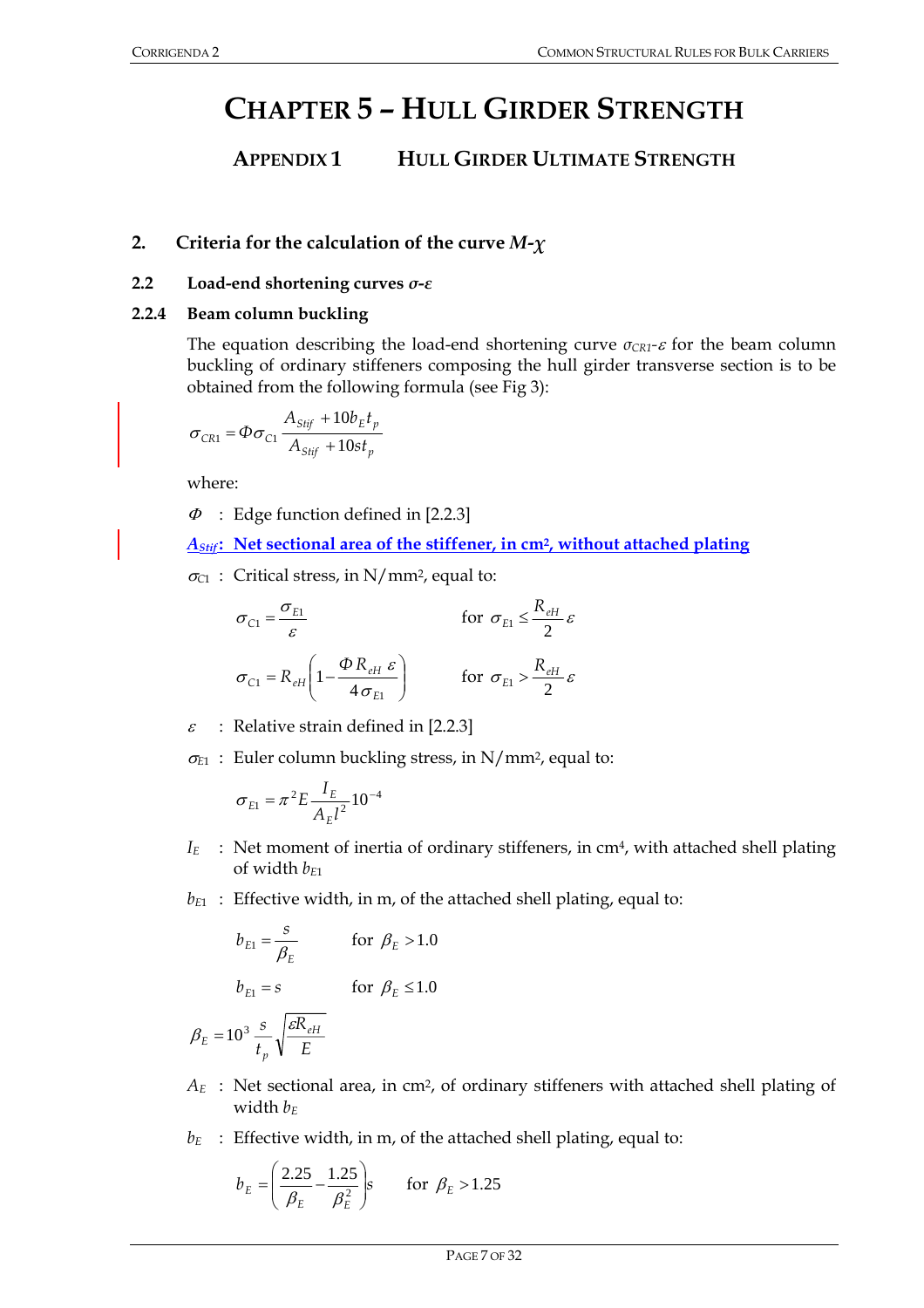

**Figure 3** Load-end shortening curve  $\sigma_{CR1}$ - $\varepsilon$  for beam column buckling

Editorial correction of formula.

# **2.2.5 Torsional Buckling**

 The equation describing the load-end shortening curve *σCR*2*-ε* for the flexural-torsional buckling of ordinary stiffeners composing the hull girder transverse section is to be obtained according to the following formula (see Fig 4).

$$
\sigma_{CR2} = \Phi \frac{A_{Stif} \sigma_{C2} + 10st_p \sigma_{CP}}{A_{Stif} + 10st_p}
$$

where:

 $\Phi$  : Edge function defined in [2.2.3]

*AStif* **: Net sectional area of the stiffener, in cm2, without attached plating**

<sup>σ</sup>*C*2 : Critical stress, in N/mm2, equal to:

$$
\sigma_{C2} = \frac{\sigma_{E2}}{\varepsilon} \qquad \text{for } \sigma_{E2} \le \frac{R_{eH}}{2} \varepsilon
$$
\n
$$
\sigma_{C2} = R_{eH} \left( 1 - \frac{\Phi R_{eH} \varepsilon}{4 \sigma_{E2}} \right) \qquad \text{for } \sigma_{E2} > \frac{R_{eH}}{2} \varepsilon
$$

<sup>σ</sup>*E*2 : Euler torsional buckling stress, in N/mm2, defined in Ch 6, Sec 3, [4.3]

 $\varepsilon$  : Relative strain defined in [2.2.3]

<sup>σ</sup>*CP* : Buckling stress of the attached plating, in N/mm2, equal to:

$$
\sigma_{CP} = \left(\frac{2.25}{\beta_E} - \frac{1.25}{\beta_E^2}\right) R_{eH} \qquad \text{for } \beta_E > 1.25
$$
\n
$$
\sigma_{CP} = R_{eH} \qquad \text{for } \beta_E \le 1.25
$$

β*<sup>E</sup>* : Coefficient defined in [2.2.4]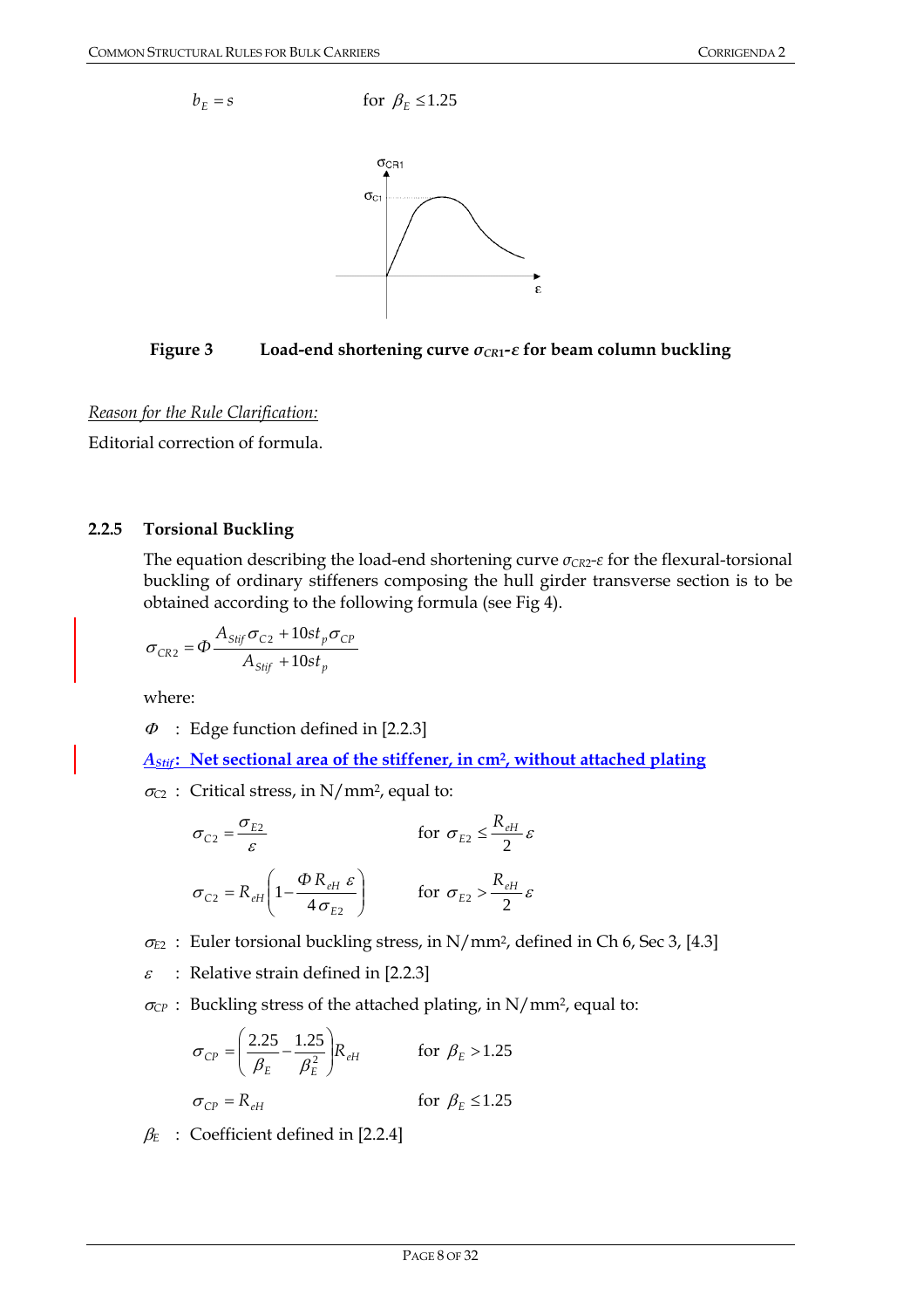

**Figure 4 Load-end shortening curve** *σCR***2***-ε* **for flexural-torsional buckling** 

Editorial correction of formula.

# **2.2.7 Web local buckling of ordinary stiffeners made of flat bars**

The equation describing the load-end shortening curve  $\sigma_{CR4}$ - $\varepsilon$  for the web local buckling of flat bar ordinary stiffeners composing the hull girder transverse section is to be obtained from the following formula (see Fig 5):

$$
\sigma_{CR4} = \Phi \frac{10st_p \sigma_{CP} + A_{Stif} \sigma_{C4}}{A_{Stif} + 10st_p}
$$

where:

 $\Phi$ : Edge function defined in [2.2.3]

*AStif* **: Net sectional area of the stiffener, in cm2, without attached plating**

- $\sigma_{\rm CP}$ : Buckling stress of the attached plating, in N/mm<sup>2</sup>, defined in [2.2.5]
- <sup>σ</sup>*C*<sup>4</sup> : Critical stress, in N/mm2, equal to:

$$
\sigma_{C4} = \frac{\sigma_{E4}}{\varepsilon} \qquad \text{for } \sigma_{E4} \le \frac{R_{eH}}{2} \varepsilon
$$
\n
$$
\sigma_{C4} = R_{eH} \left( 1 - \frac{\Phi R_{eH} \varepsilon}{4 \sigma_{E4}} \right) \qquad \text{for } \sigma_{E4} > \frac{R_{eH}}{2} \varepsilon
$$

<sup>σ</sup>*E*4 : Local Euler buckling stress, in N/mm2, equal to:

$$
\sigma_{E4} = 160000 \left(\frac{t_w}{h_w}\right)^2
$$

 $\varepsilon$  : Relative strain defined in [2.2.3].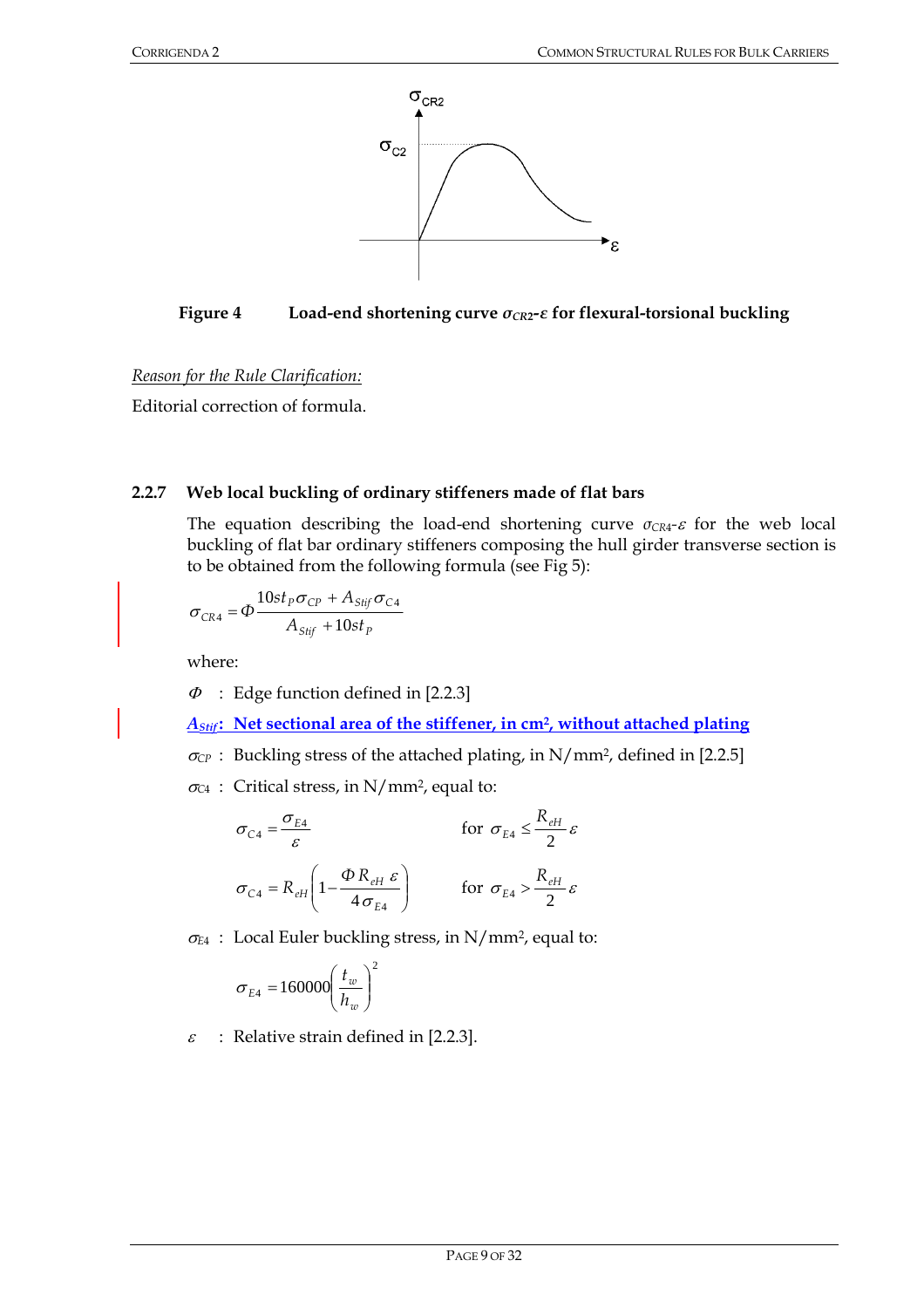

**Figure 5 Load-end shortening curve** *σCR4-ε* **for web local buckling** 

Editorial correction of formula.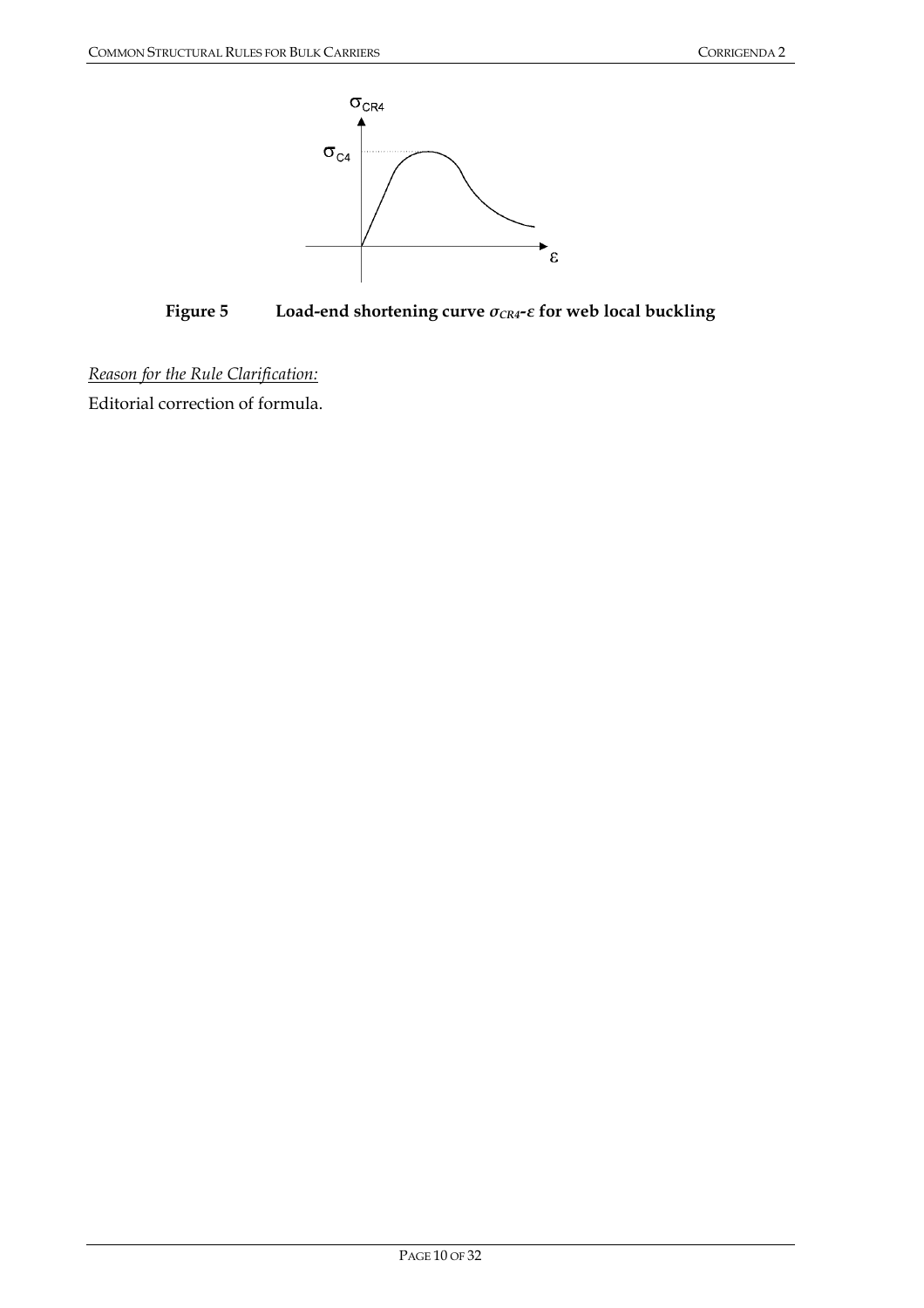# **CHAPTER 6 – HULL SCANTLINGS**

# **SECTION 1 PLATING**

# **2. General requirements**

## **2.5 Sheerstrake**

# **2.5.1 Welded sheerstrake**

The net thickness of a welded sheerstrake is to be not less than the actual **net** thicknesses of the adjacent 2 m width side plating, taking into account higher strength steel corrections if needed.

*Reason for the Rule Clarification:*

Editorial correction

# **SECTION 2 ORDINARY STIFFENERS**

# **3. Yielding check**

## **3.3 Strength criteria for single span ordinary stiffeners other than side frames of single side bulk carriers**

# **3.3.2 Supplementary strength requirements**

In addition to [3.3.1], the net moment of inertia, in cm<sup>4</sup>, of the 3 side frames located immediately abaft the collision bulkhead is to be not less than the value obtained from the following formula:

$$
I = 0.18 \frac{(p_s + p_W)\ell^4}{n}
$$

where:

- *ℓ* : Side frame span, in m
- *n* : Number of frames from the bulkhead to the frame in question, taken equal to 1, 2 or 3

*s* : Frame spacing, in m

As an alternative, supporting structures, such as horizontal stringers, are to be fitted between the collision bulkhead and a side frame which is in line with transverse webs fitted in both the topside tank and hopper tank, maintaining the continuity of forepeak stringers within the foremost hold.

# *Reason for the Rule Clarification:*

Editorial correction – definition of frame spacing is deleted.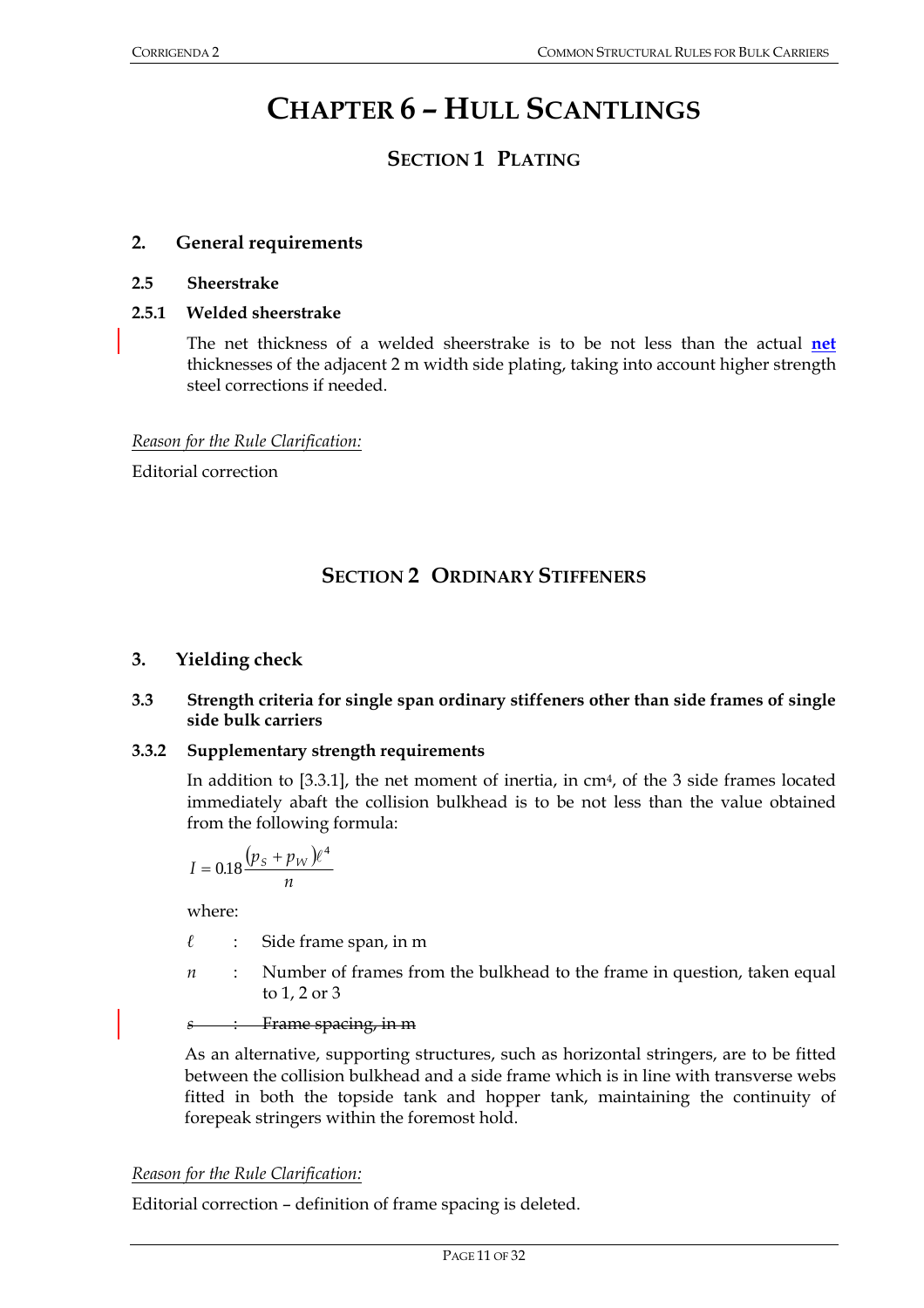# **3.4 Upper and lower connections of side frames of single side bulk carriers**

# **3.4.2**

The net connection area, *Ai*, in cm2, of the bracket to the i-th longitudinal stiffener supporting the bracket is to be obtained from the following formula:

$$
A_i = 0.4 \frac{w_i s}{\ell_1^2} \frac{k_{bkt}}{k_{lg,i}}
$$

where:

- *w<sub>i</sub>* : Net section modulus, in cm<sup>3</sup>, of the i-th longitudinal stiffener of the side or sloped bulkheads that support the lower or the upper end connecting bracket of the side frame, as applicable
- *ℓ*1 : As defined in [3.4.1]
- *kbkt* : Material factor for the bracket
- *klg,i* : Material factor for the i-th longitudinal stiffener

*s* **: Frame spacing, in m**

*Reason for the Rule Clarification:*

Editorial correction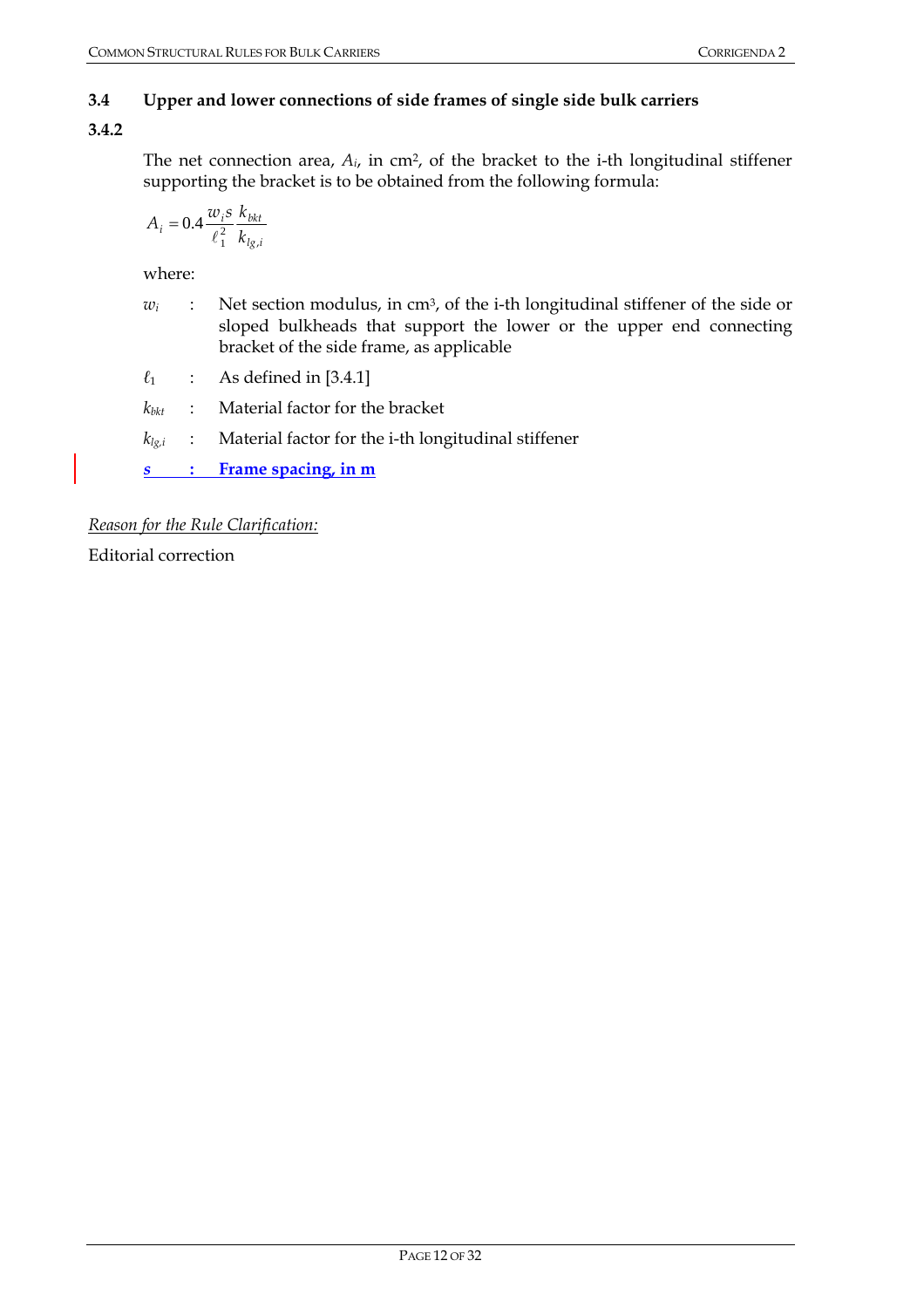# **4. Web stiffeners of primary supporting members**

#### **4.1 Net scantlings**

#### **4.1.3 Connection ends of web stiffeners**

The stress at ends of web stiffeners of primary supporting members in water ballast tanks, in N/mm2, is to comply with the following formula when no bracket is fitted:



Figure 9: Shape of the end of the web stiffener

#### *Reason for the Rule Clarification:*

Editorial correction – correction of the indication of the smallest breadth (b') shown in the lefthand figure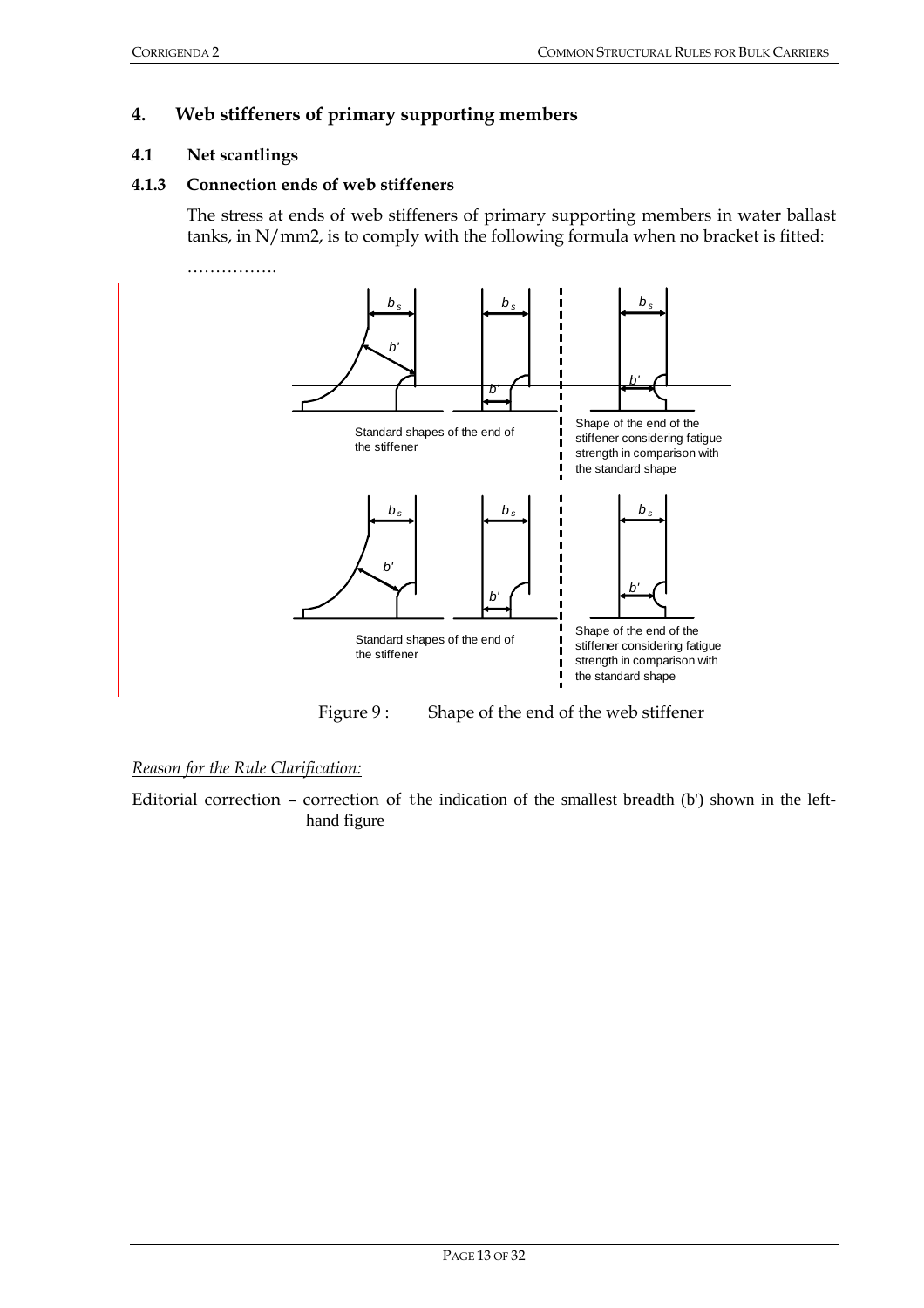# **SECTION 3 BUCKLING & ULTIMATE STRENGTH OF ORDINARY STIFFENERS AND STIFFENED PANELS**

# **1. General**

**1.1** 

**1.1.2** 

The buckling checks have to be performed for the following elements:

- a) according to requirements of [2], [3] and [4] and for all load cases as defined in Ch 4, Sec 4 in intact condition:
	- Elementary plate panels and ordinary stiffeners in a hull transverse section analysis,
	- Elementary plate panels modeled in FEM as requested in Ch 7.
- b) according to requirements of [6] and only in flooded condition:
	- transverse vertically corrugated watertight bulkheads for BC-A and BC-B ships.

*Reason for the Rule Clarification:*

Editorial correction

# **4. Buckling criteria of partial and total panels**

# **4.2 Ultimate strength in lateral buckling mode**

# **4.2.2** Evaluation of the bending stress  $\sigma_b$

The bending stress  $\sigma_h$ , in N/mm<sup>2</sup>, in the stiffeners is equal to:

$$
\sigma_b = \frac{M_0 + M_1}{W_{st} 10^3}
$$

with:

*M*0 : Bending moment, in N.mm, due to the deformation *w* of stiffener, taken equal to:

$$
M_0 = F_{ki} \frac{p_z w}{c_f - p_z}
$$
  
with  $(c_f - p_z) > 0$ 

 $M_1$  : Bending moment, in N.mm, due to the lateral load  $p$ , taken equal to:

$$
M_1 = \frac{pba^2}{24 \cdot 10^3}
$$
 for longitudinal stiffness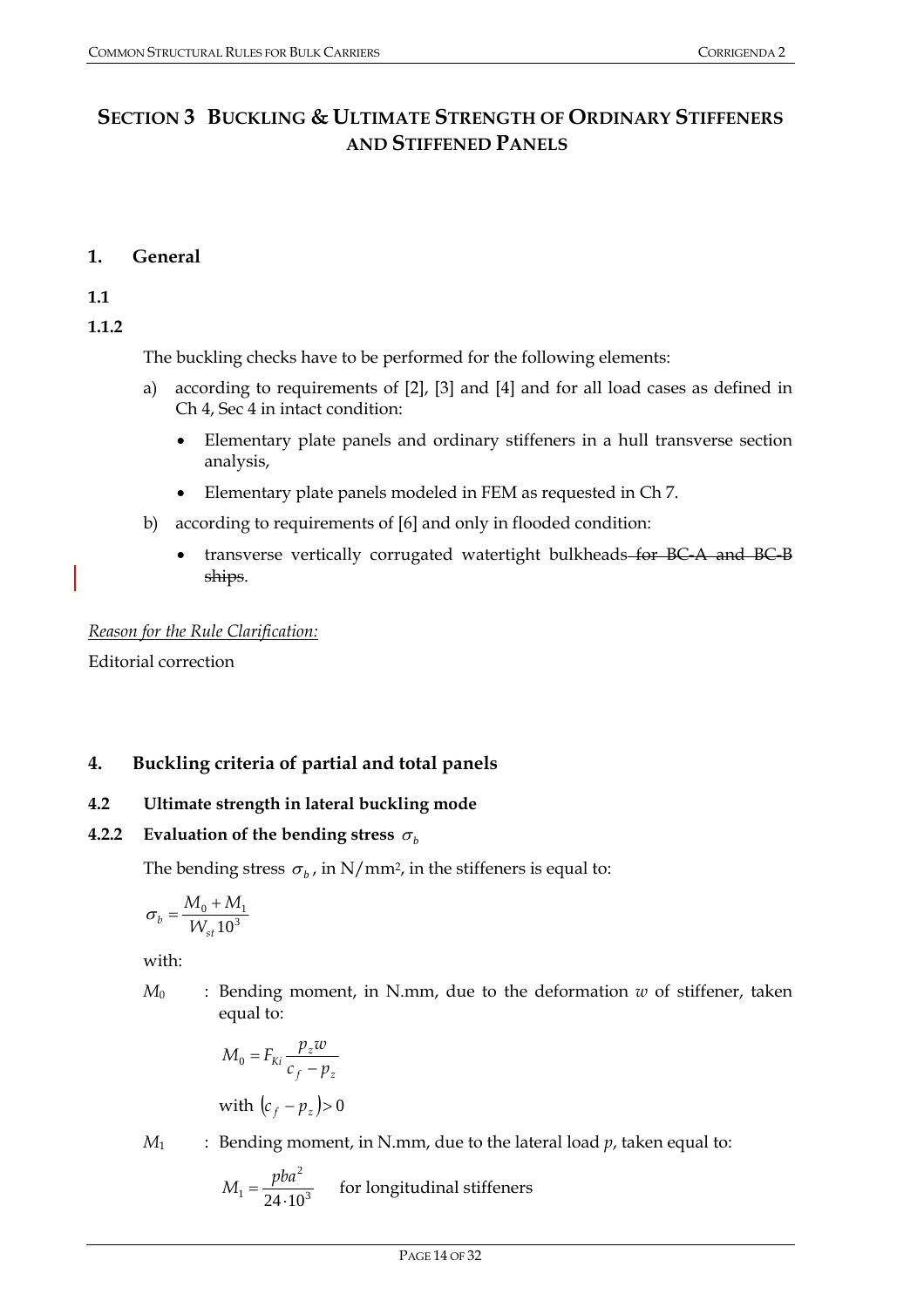$M_1 = \frac{pa(n \cdot b)}{2a \cdot 10^3}$ 2  $1 - \frac{1}{8c_s 10}$  $M_1 = \frac{pa(n \cdot b)^2}{a(n \cdot a)^3}$  for transverse stiffeners, with *n* equal to 1 for ordinary

transverse stiffeners.

- $W_{st}$  : Net section modulus of stiffener (longitudinal or transverse), in  $cm^3$ , including effective width of plating according to 5, taken equal to:
	- if a lateral pressure is applied on the stiffener:

 *Wst* is the net section modulus calculated at flange if the lateral pressure is applied on the same side as the stiffener.

 *Wst* is the net section modulus calculated at attached plate if the lateral pressure is applied on the side opposite to the stiffener.

• if no lateral pressure is applied on the stiffener:

 *Wst* is the minimum net section modulus among those calculated at flange and attached plate

*c<sub>S</sub>*: Factor accounting for the boundary conditions of the transverse stiffener

 $c<sub>S</sub>$  = 1.0 for simply supported stiffeners

 $c<sub>S</sub>$  = 2.0 for partially constraint stiffeners

- *p* : Lateral load in kN/m<sup>2</sup>, as defined in Ch 4, Sec5 and Ch 4, Sec 6 calculated at the load point as defined in Ch 6, Sec 2, [1.4.2**1.4**]
- $F_{Ki}$  : Ideal buckling force, in N, of the stiffener, taken equal to:

$$
F_{Kix} = \frac{\pi^2}{a^2} EI_x 10^4
$$
 for longitudinal stiffness  

$$
F_{Kiy} = \frac{\pi^2}{(nb)^2} EI_y 10^4
$$
 for transverse stiffness

 $I_x, I_y$  : Net moments of inertia, in cm<sup>4</sup>, of the longitudinal or transverse stiffener including effective width of attached plating according to 5.  $I_x$  and  $I_y$  are to comply with the following criteria:

$$
I_x \ge \frac{bt^3}{12 \cdot 10^4}
$$

$$
I_y \ge \frac{at^3}{12 \cdot 10^4}
$$

*p*<sub>z</sub> : Nominal lateral load, in N/mm<sup>2</sup>, of the stiffener due to  $\sigma_x$ ,  $\sigma_y$  and  $\tau$ 

$$
p_{zx} = \frac{t_a}{b} \left( \sigma_{xl} \left( \frac{\pi b}{a} \right)^2 + 2c_y \sigma_y + \tau_1 \sqrt{2} \right) \text{ for longitudinal stiffness}
$$
\n
$$
p_{zy} = \frac{t_a}{a} \left( 2c_x \sigma_{xl} + \sigma_y \left( \frac{\pi a}{nb} \right)^2 \left( 1 + \frac{A_y}{at_a} \right) + \tau_1 \sqrt{2} \right) \text{ for transverse stiffness}
$$
\n
$$
\sigma_{xl} = \sigma_x \left( 1 + \frac{A_x}{bt_a} \right)
$$

*ta* : Net thickness offered of attached plate, in mm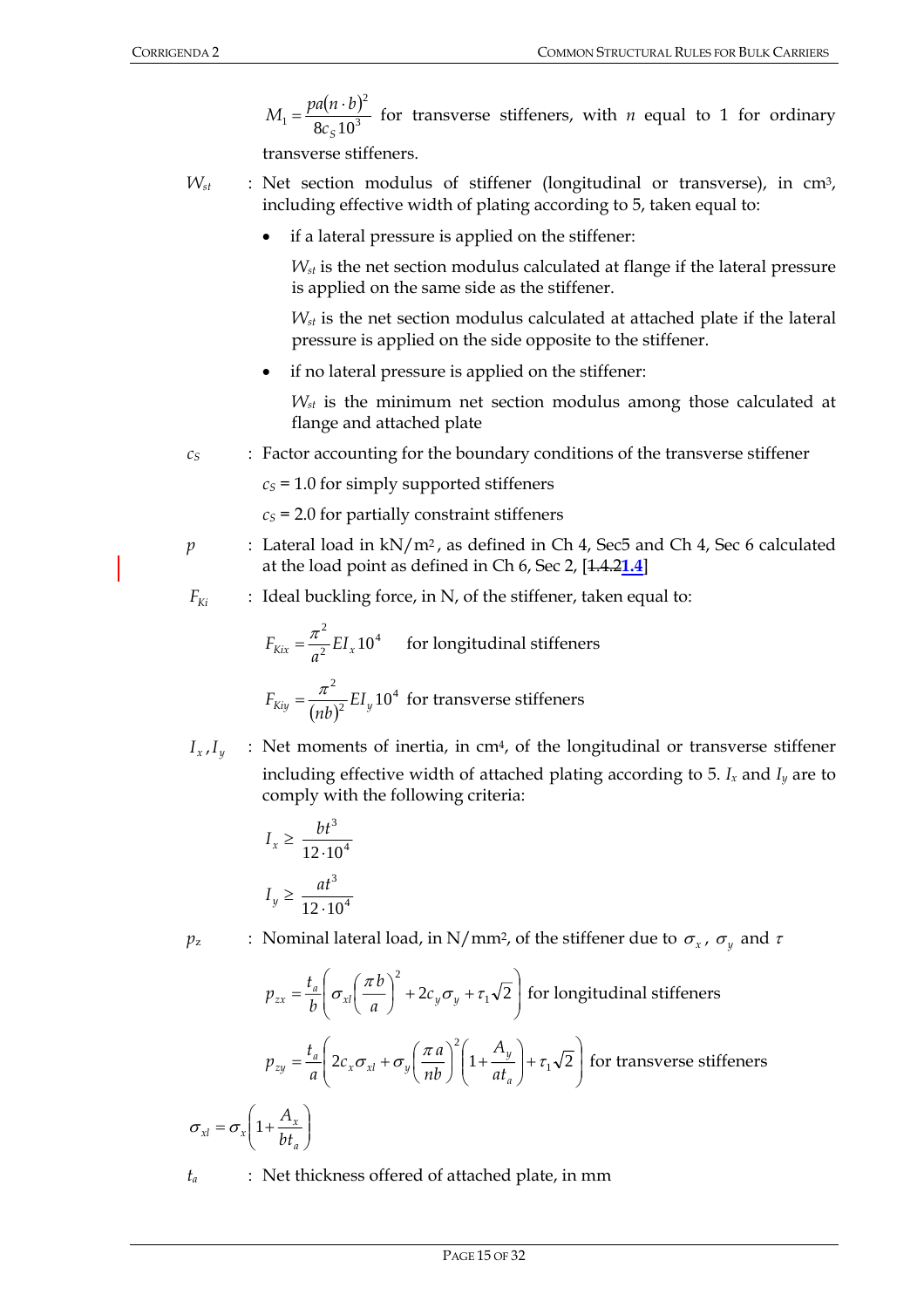$c_x$ ,  $c_y$  : Factor taking into account the stresses vertical to the stiffener's axis and distributed variable along the stiffener's length taken equal to:

$$
0.5(1+\psi) \quad \text{for} \quad 0 \le \psi \le 1
$$
  

$$
\frac{0.5}{1-\psi} \quad \text{for} \quad \psi < 0
$$

 $A_x$ ,  $A_y$  : Net sectional area, in mm<sup>2</sup>, of the longitudinal or transverse stiffener respectively without attached plating

$$
\tau_1 = \left[ \tau - t \sqrt{R_{eH} E \left( \frac{m_1}{a^2} + \frac{m_2}{b^2} \right)} \right] \ge 0
$$

 $m_1$ ,  $m_2$  : Coefficients taken equal to:

| for longitudinal stiffeners: | $\frac{u}{h} \ge 2.0$ : $m_1 = 1.47$ $m_2 = 0.49$                     |
|------------------------------|-----------------------------------------------------------------------|
|                              | $\frac{a}{b}$ < 2.0 : $m_1$ = 1.96 $m_2$ = 0.37                       |
| for transverse stiffeners:   | $\frac{a}{n \cdot b} \ge 0.5$ : $m_1 = 0.37$ $m_2 = \frac{1.96}{n^2}$ |
|                              | $\frac{a}{n \cdot b}$ < 0.5 : $m_1$ = 0.49 $m_2 = \frac{1.47}{n^2}$   |

 $w = w_0 + w_1$ 

 $w_0$  : Assumed imperfection, in mm, taken equal to:

$$
w_0 = \min(\frac{a}{250}, \frac{b}{250}, 10)
$$
 for longitudinal stiffness  

$$
w_0 = \min(\frac{a}{250}, \frac{n \cdot b}{250}, 10)
$$
 for transverse stiffness

For stiffeners sniped at both ends  $w_0$  must not be taken less than the distance from the midpoint of attached plating to the neutral axis of the stiffener calculated with the effective width of its attached plating.

*w*<sub>1</sub> : Deformation of stiffener, in mm, at midpoint of stiffener span due to lateral load *p*. In case of uniformly distributed load the following values for *w*<sup>1</sup> may be used:

$$
w_1 = \frac{pba^4}{384 \cdot 10^7 EI_x}
$$
 for longitudinal stiffness  

$$
w_1 = \frac{5ap(nb)^4}{384 \cdot 10^7 EI_y c_s^2}
$$
 for transverse stiffness

- $c_f$  : Elastic support provided by the stiffener, in N/mm<sup>2</sup>, taken equal to:
	- for longitudinal stiffeners

$$
c_f = F_{Kix} \frac{\pi^2}{a^2} (1 + c_{px})
$$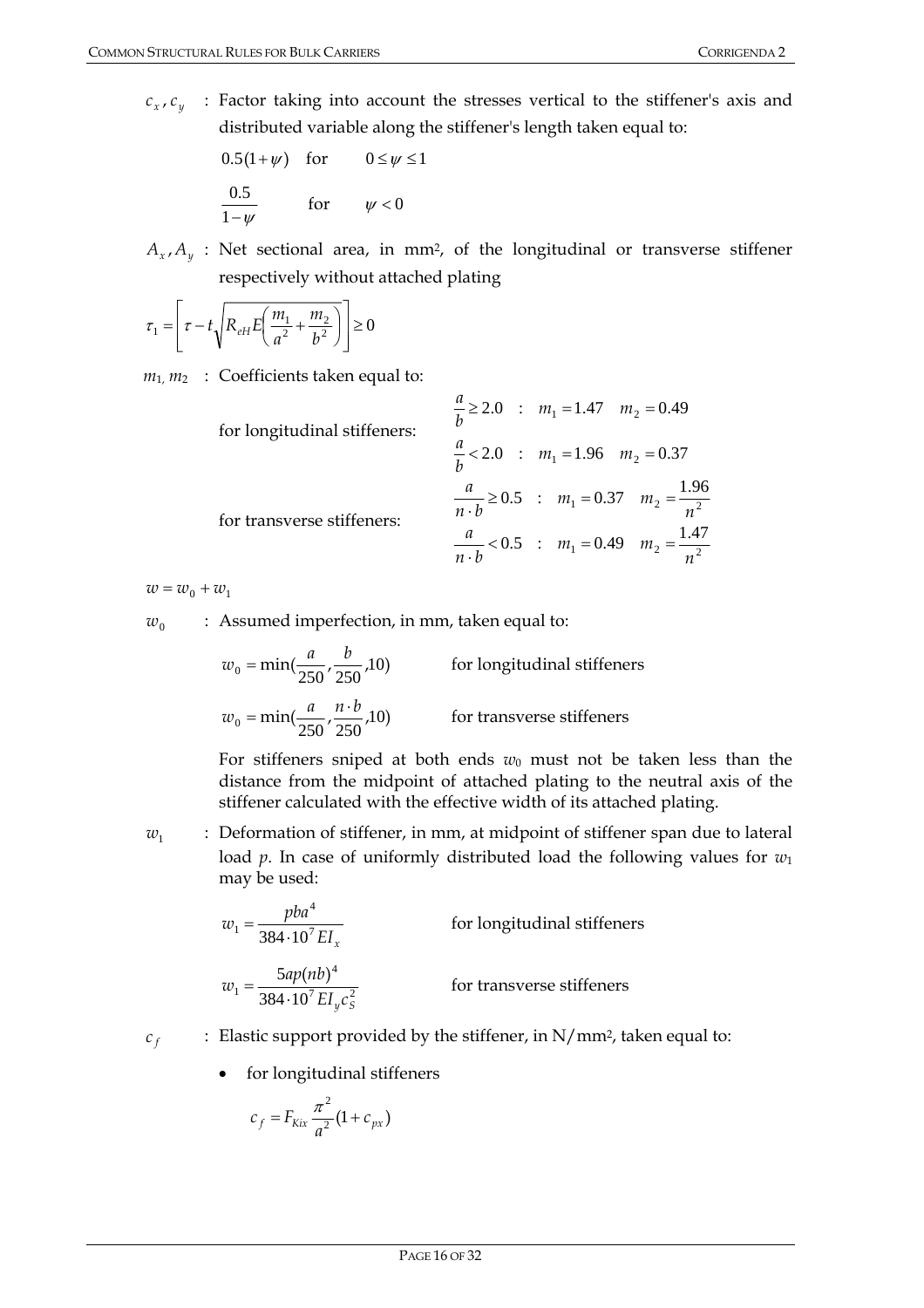$$
c_{px} = \frac{1}{1 + \frac{0.91 \left(\frac{12 \cdot 10^4 I_x}{t^3 b} - 1\right)}{c_{xa}}}
$$

 $c_{xa}$  : Coefficient taken equal to :

$$
c_{xa} = \left[\frac{a}{2b} + \frac{2b}{a}\right]^2 \quad \text{for} \quad a \ge 2b
$$

$$
c_{xa} = \left[1 + \left(\frac{a}{2b}\right)^2\right]^2 \quad \text{for} \quad a < 2b
$$

• for transverse. stiffeners :

$$
c_f = c_S F_{Kiy} \frac{\pi^2}{(n \cdot b)^2} (1 + c_{py})
$$

$$
c_{py} = \frac{1}{0.91 \left( \frac{12 \cdot 10^4 I_y}{t^3 a} - 1 \right)}
$$

$$
1 + \frac{c_{ya}}{c_{ya}}
$$

 $c_{ya}$  : Coefficient taken equal to :

$$
c_{ya} = \left[\frac{nb}{2a} + \frac{2a}{nb}\right]^2 \quad \text{for} \quad nb \ge 2a
$$

$$
c_{ya} = \left[1 + \left(\frac{nb}{2a}\right)^2\right]^2 \quad \text{for} \quad nb < 2a
$$

*Reason for the Rule Clarification:*

Editorial correction – error in reference

## **4.2.3 Equivalent criteria for longitudinal and transverse ordinary stiffeners not subjected to lateral pressure**

Longitudinal and transverse ordinary stiffeners not subjected to lateral pressure are considered as complying with the requirement of [4.2.1] if their net moments of inertia  $I_x$  and  $I_y$ , in cm<sup>4</sup>, are not less than the value obtained by the following formula:

• For longitudinal stiffener :

$$
I_x = \frac{p_{zx}a^2}{\pi^2 10^4} \left( \frac{w_{0x}h_w}{S} - \frac{a^2}{\pi^2 E} \right) \quad I_x = \frac{p_{zx}a^2}{\pi^2 10^4} \left( \frac{w_0h_w}{\frac{R_{eH}}{S}} - \frac{a^2}{\pi^2 E} \right)
$$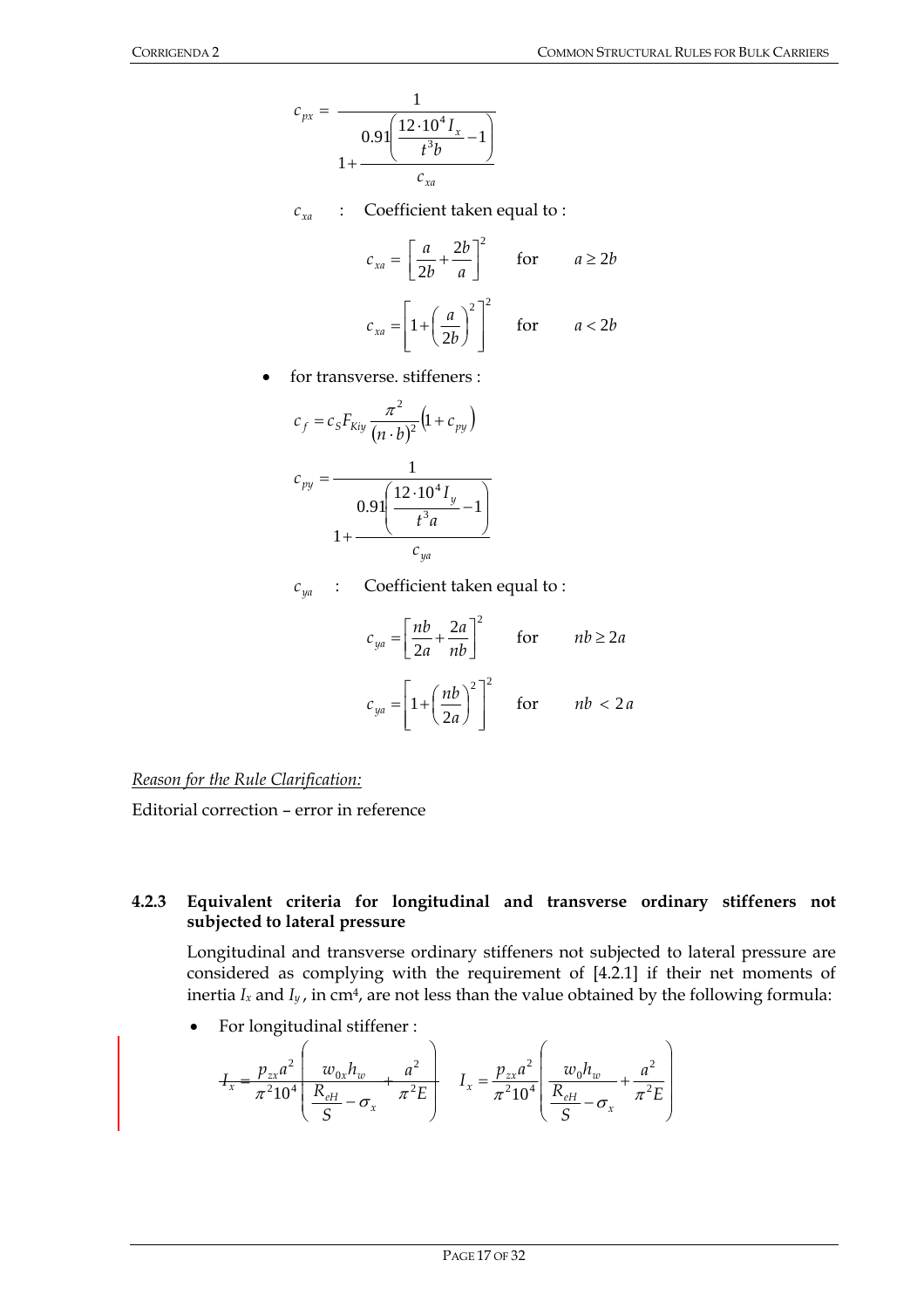For transverse stiffener :

$$
I_y = \frac{p_{zy}(nb)^2}{\pi^2 10^4} \left( \frac{w_{0y}h_w}{S} - \sigma_y + \frac{(nb)^2}{\pi^2 E} \right) \quad I_y = \frac{p_{zy}(nb)^2}{\pi^2 10^4} \left( \frac{w_0h_w}{\frac{R_{eH}}{S}} - \frac{(nb)^2}{\pi^2 E} \right)
$$

# *Reason for the Rule Clarification:*

Editorial correction of symbols in formulae.  $w_{0y}$  and  $w_{0z}$  corrected to  $w_0$ .

# **4.3 Torsional buckling**

# **4.3.1 Longitudinal stiffeners**

The longitudinal ordinary stiffeners are to comply with the following criteria:

$$
\frac{\sigma_x S}{\kappa_T R_{eH}} \le 1.0
$$

 $\kappa_T$  : Coefficient taken equal to:

$$
\kappa_T = 1.0 \text{ for } \lambda_T \le 0.2
$$
\n
$$
\kappa_T = \frac{1}{\Phi + \sqrt{\Phi^2 - \lambda_T^2}} \text{ for } \lambda_T > 0.2
$$
\n
$$
\Phi = 0.5 \left( 1 + 0.21(\lambda_T - 0.2) + \lambda_T^2 \right)
$$

 $\lambda_T$  : Reference degree of slenderness taken equal to:

$$
\lambda_T = \sqrt{\frac{R_{eH}}{\sigma_{KiT}}}
$$
\n
$$
\sigma_{KiT} = \frac{E}{I_P} \left( \frac{\pi^2 I_o 10^2}{a^2} \varepsilon + 0.385 I_T \right) , \text{ in N/mm}^2
$$

*P<sub>P</sub>* : Net polar moment of inertia of the stiffener, in cm<sup>4</sup>, defined in Tab 5, and related to the point C as shown in Fig 2

 $I<sub>T</sub>$  : Net St. Venant's moment of inertia of the stiffener, in cm<sup>4</sup>, defined in Tab 5,

- *I*<sub>*n*</sub> : Net sectorial moment of inertia of the stiffener, in cm<sup>6</sup>, defined in Tab 5, related to the point C as shown in Fig 2
- *ε* : Degree of fixation taken equal to:

$$
\varepsilon = 1 + 10^{-3} \sqrt{\frac{a^4}{\frac{3}{4} \pi^4 I_w \left(b_{f^3}^2 + \frac{4h_w}{3t_w}\right)}}
$$

 $A_w$  : Net web area equal to:  $A_w = h_w t_w$ 

 $A_f$  : Net flange area equal to:  $A_f = b_f t_f$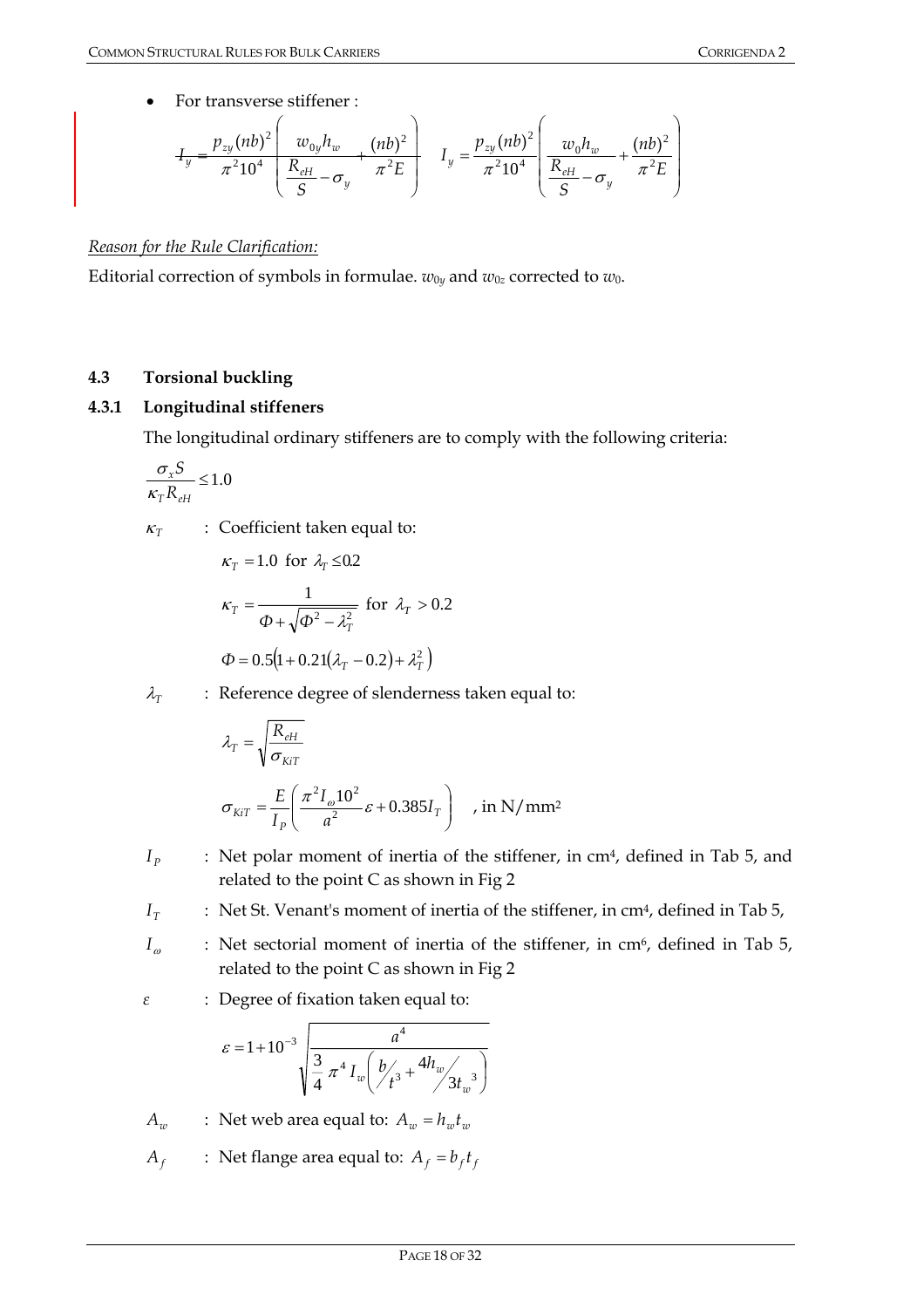



Figure 2: Dimensions of stiffeners

| Table 5:<br>Moments of inertia  |                                                        |                                                                                                                                                  |                                                                                                                                                                                         |  |
|---------------------------------|--------------------------------------------------------|--------------------------------------------------------------------------------------------------------------------------------------------------|-----------------------------------------------------------------------------------------------------------------------------------------------------------------------------------------|--|
| Profile                         | $I_P$                                                  | $1\pi$                                                                                                                                           | $I_w$                                                                                                                                                                                   |  |
| Flat bar                        | $h^3_{w}t_w$<br>$3 \cdot 10^{4}$                       | $\frac{h_w t_w^3}{3 \cdot 10^4} \left(1 - 0.63 \frac{t_w}{h_w}\right)$                                                                           | $h_w^3 t_w^3$<br>$36.10^{6}$                                                                                                                                                            |  |
| Sections with bulb<br>or flange | $\left(\frac{A_w h_w^2}{3} + A_f e_f^2\right) 10^{-4}$ | $\frac{h_w t_w^3}{3 \cdot 10^4} \left(1 - 0.63 \frac{t_w}{h_w}\right)$<br>$\frac{b_f t_f^3}{3 \cdot 10^4} \left(1 - 0.63 \frac{t_f}{b_f}\right)$ | for bulb and angle sections:<br>$\frac{A_f e_f^2 b_f^2}{12 \cdot 10^6} \left( \frac{A_f + 2.6 A_w}{A_f + A_w} \right)$<br>for tee-sections<br>$b_f^3t_f^2$<br>$\frac{12 \cdot 10^6}{2}$ |  |

# *Reason for the Rule Clarification:*

Editorial correction – delete the definition in the figure.

# **6. Transverse vertical corrugated watertight bulkhead in flooded conditions for BC-A and BC-B ships**

# *Reason for the Rule Clarification:*

Editorial correction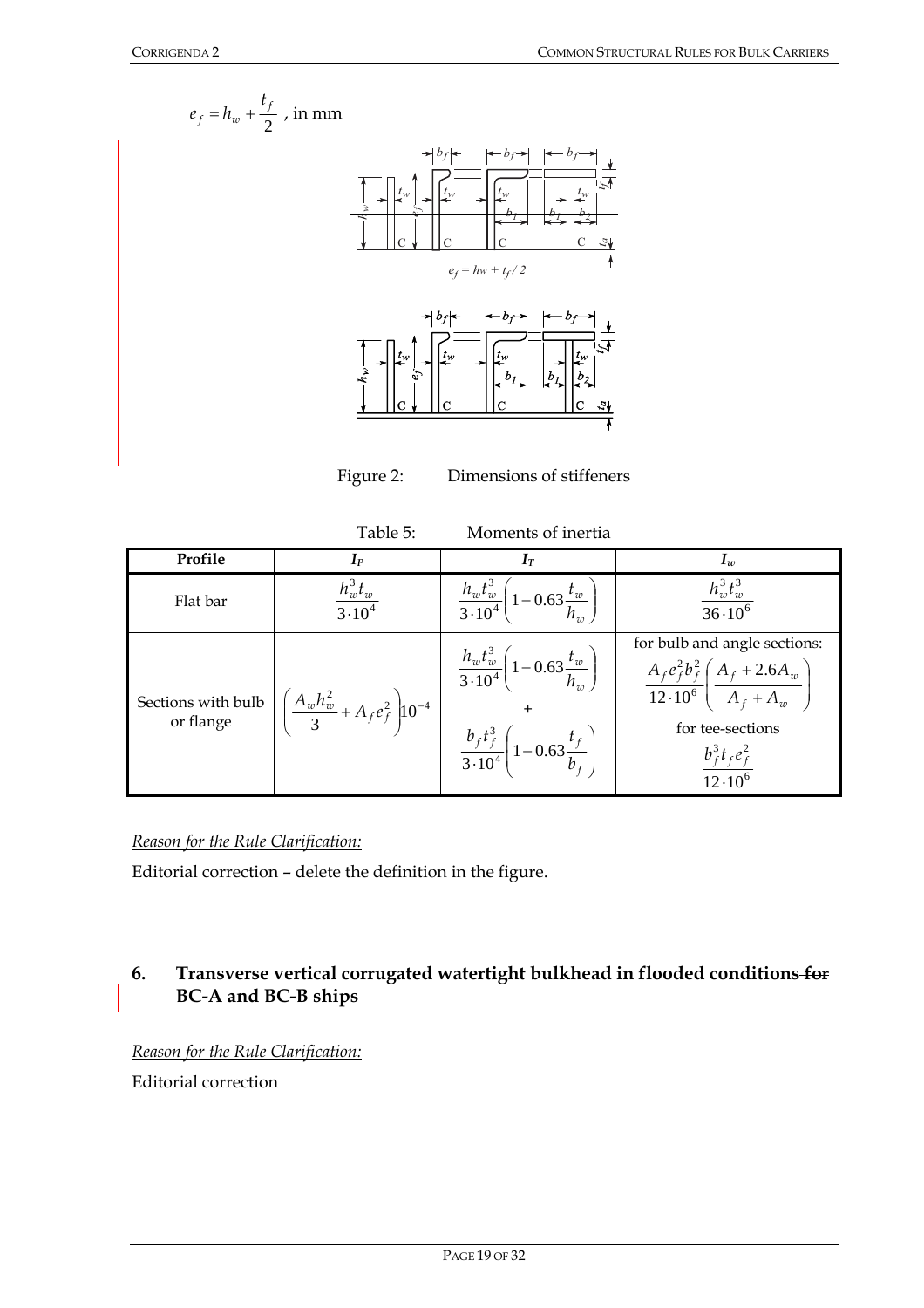# **SECTION 4 PRIMARY SUPPORTING MEMBERS**

# **3. Additional requirements for primary supporting members of BC-A and BC-B ships**

# **3.1 Evaluation of double bottom capacity and allowable hold loading in flooded conditions**

# **3.1.4 Allowable hold loading**

The allowable hold loading is to be obtained, in t, from the following formula:

$$
W = \rho_C V \frac{1}{F}
$$

where:

- *F* : Coefficient to be taken equal to: *F =* 1.1 in general *F =* 1.05 for steel mill products
- *V* : Volume, in  $m^3$ , occupied by cargo at a level  $h_B$
- $h_B$  : Level of cargo, in m<sup>2</sup>, to be obtained from the following formula: *g*  $h_{\rm B} = \frac{X}{A}$ *C*  $B = \frac{1}{\rho}$

*X* : Pressure, in kN/m2, to be obtained from the following formulae:

- for dry bulk cargoes, the lesser of:  $(z_F - 0.1D_1 - h_F)$  $1 + \frac{P}{P}$ (perm -1)  $0.1D_1$ + <del>P''</del>(perm –  $=\frac{Z+\rho g(z_F-0.1D_1-\rho g(z_F-0.1D_1-\rho g(z_F-0.1D_1-\rho g(z_F-0.1D_1-\rho g(z_F-0.1D_1-\rho g(z_F-0.1D_1-\rho g(z_F-0.1D_1-\rho g(z_F-0.1D_1-\rho g(z_F-0.1D_1-\rho g(z_F-0.1D_1-\rho g(z_F-0.1D_1-\rho g(z_F-0.1D_1-\rho g(z_F-0.1D_1-\rho g(z_F-0.1D_1-\rho g(z_F-0.1D_1-\rho g(z_F-0.1D_1-\rho g(z_F-0.1D_1-\rho g(z_F-0.1D_1$ *perm*  $X = \frac{Z + \rho g(z_F - 0.1D_1 - h)}{g}$ *C*  $F = 0.1D_1 - n_F$  $\rho$ ρ  $\rho g(z_F-0)$ .  $X = Z + \rho g(z_F - 0.1D_1 - h_F \text{perm})$
- for steel mill products:  $(z_F - 0.1D_1 - h_F)$ *C*  $X = \frac{Z + \rho g (z_F - 0.1D_1 - h_F)}{g}$  $\rho$ ρ ρ −  $=\frac{Z+\rho g(z_F-0.1D_1-1)}{Z+\rho g(z_F-0.1D_1-1)}$ 1  $0.1D_1$
- *D*<sub>1</sub> : Distance, in m, from the base line to the freeboard deck at side amidships
- *h<sub>f</sub>* : Inner bottom flooding head is the distance, in m, measured vertically with the ship in the upright position, from the inner bottom to a level located at a distance  $z_F$ , in m, from the baseline.
- *zF* : Flooding level, in m, defined in Ch 4, Sec 6, [3.3.3 **3.4.3**]
- *perm* : Permeability of cargo, which need not be taken greater than 0.3

*Z* : Pressure, in kN/m2, to be taken as the lesser of:

$$
Z = \frac{C_H}{A_{DB,H}}
$$

$$
Z = \frac{C_E}{A_{DB,E}}
$$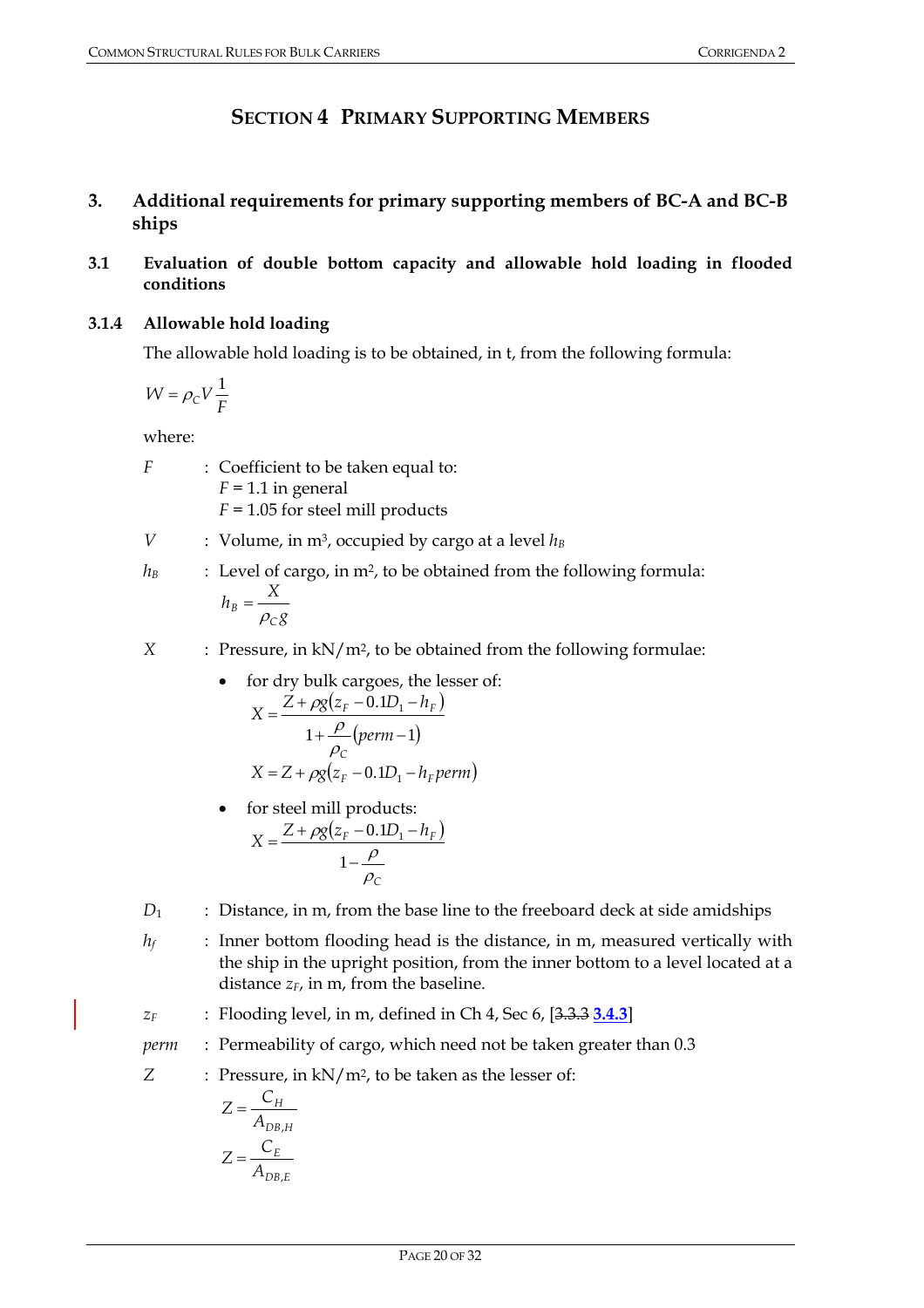- *C<sub>H</sub>* : Shear capacity of the double bottom, in kN, to be calculated according to [3.1.1], considering, for each floor, the lesser of the shear strengths *Sf*1 and  $S_{f2}$  (see [3.1.2]) and, for each girder, the lesser of the shear strengths  $S_{g1}$  and *Sg2* (see [3.1.3])
- *C<sub>E</sub>* : Shear capacity of the double bottom, in kN, to be calculated according to [3.1.1], considering, for each floor, the shear strength  $S_f$  (see [3.1.2]) and, for each girder, the lesser of the shear strengths  $S_{g1}$  and  $S_{g2}$  (see [3.1.3])

• 
$$
A_{DB,H} = \sum_{i=1}^{n} S_i B_{DB,i}
$$

- $A_{DB,E} = \sum_{i=1} S_i (B_{DB} s)$ *i*  $A_{DB,E} = \sum S_i (B_{DB} - s)$ 1 ,
- *n* : Number of floors between stools (or transverse bulkheads, if no stool is fitted)
- *Si* : Space of i-th floor, in m
- *BDB,i* : Length, in m, to be taken equal to :  $B_{DB,i} = B_{DB} - s$  for floors for which  $S_{f1} < S_{f2}$  (see [3.1.2]) *B*<sub>*DB,i*</sub> = *B*<sub>*DB,h*</sub> for floors for which  $S_{f1} \ge S_{f2}$  (see [3.1.2])
- *B*<sub>DB</sub> : Breadth, in m, of double bottom between the hopper tanks (see Fig 3)
- *B*<sub>DB,h</sub> : Distance, in m, between the two openings considered (see Fig 3)
- *s* : Spacing, in m, of inner bottom longitudinal ordinary stiffeners adjacent to the hopper tanks.

Editorial correction – error in reference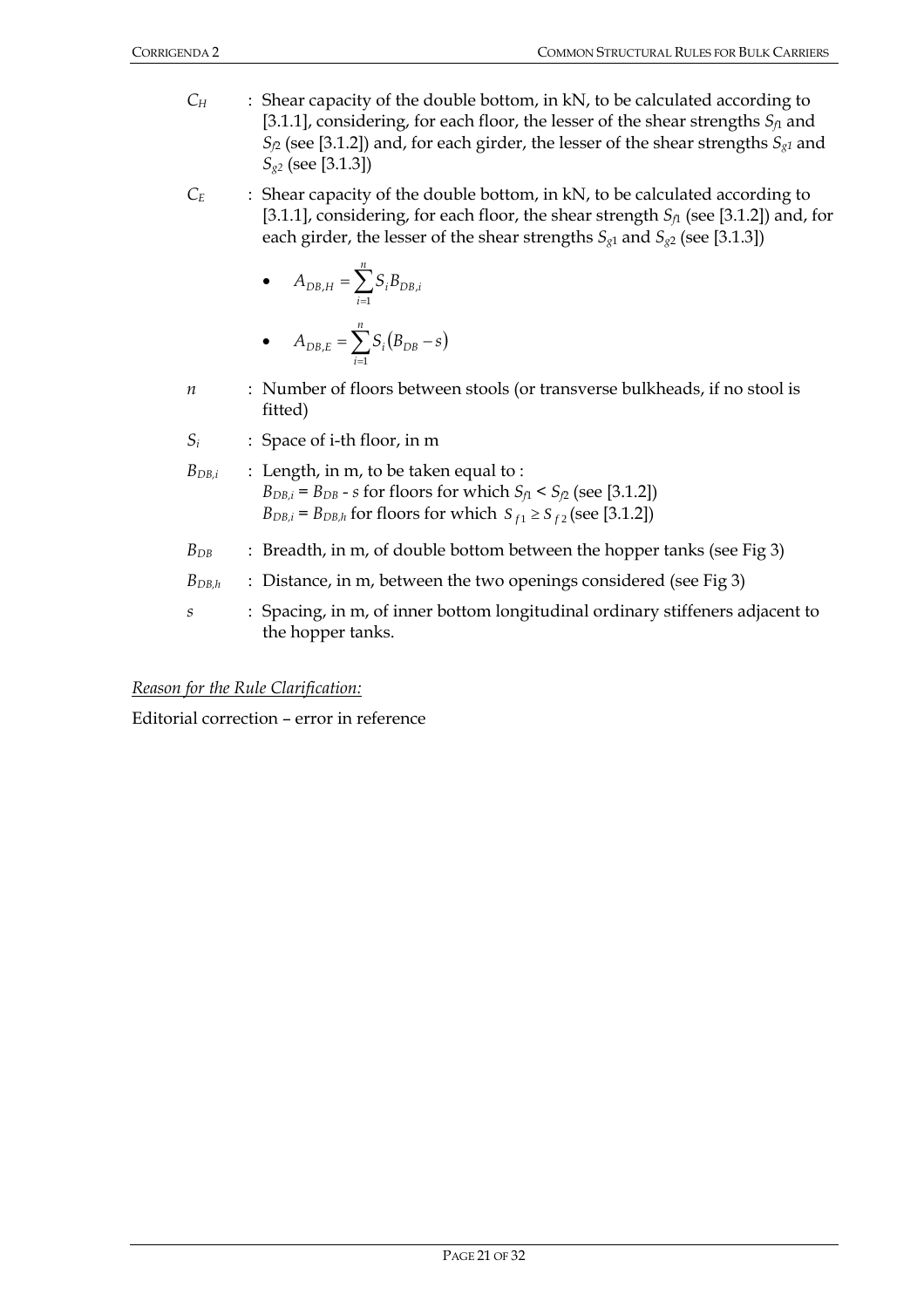# **CHAPTER 7 – DIRECT STRENGTH ANALYSIS**

# **SECTION 2 GLOBAL STRENGTH EF ANALYSIS OF CARGO HOLE STRUCTURES**

# **2. Analysis model**

# **2.5 Consideration of hull girder loads**

# **2.5.4 Influence of local loads**

The distribution of hull girder shear force and bending moment induced by local loads applied on the model are calculated using a simple beam theory for the hull girder.

Reaction forces at both ends of the model and distributions of shearing forces and bending moments induced by local loads can be determined by following formulae:

$$
R_{V\_fore} = -\frac{\sum_{i} (x_i - x_{af}) \vec{f}_i \cdot \vec{z}}{x_{fore} - x_{af}}
$$
  
\n
$$
R_{V\_af} = \sum_{i} \vec{f}_i \cdot \vec{z} + R_{V\_fore}
$$
  
\n
$$
R_{H\_fore} = \frac{\sum_{i} (x_i - x_{af}) \vec{f}_i \cdot \vec{y}}{x_{fore} - x_{af}}
$$
  
\n
$$
R_{H\_af} = -\sum_{i} \vec{f}_i \cdot \vec{y} + R_{H\_fore}
$$
  
\n
$$
Q_{V\_FEM}(x) = R_{V\_af} - \sum_{i} \vec{f}_i \cdot \vec{z}
$$
  
\n
$$
Q_{H\_FEM}(x) = R_{H\_af} + \sum_{i} \vec{f}_i \cdot \vec{y}
$$
  
\n
$$
R_{H \text{ or } X_i} < x
$$
  
\n
$$
M_{V\_FEM}(x) = R_{H\_af} + \sum_{i} \vec{f}_i \cdot \vec{y}
$$
  
\n
$$
R_{H \text{ or } X_i} < x
$$
  
\n
$$
M_{V\_FEM}(x) = (x - x_{af})R_{V\_af} - \sum_{i} (x - x_i) \vec{f}_i \cdot \vec{z}
$$
  
\n
$$
M_{H\_FEM}(x) = (x - x_{af})R_{H\_af} + \sum_{i} (x - x_i) \vec{f}_i \cdot \vec{y}
$$
  
\n
$$
R_{H \text{ or } X_i} < x
$$

where:

*xaft* : Location of the aft end support

*x*  $f_{\text{fore}}$  : Location of the fore end support

- *x* : Considered location
- $R_{V_{\perp}$ <sub>*aft*</sub>,  $R_{V_{\perp}}$ *fore*,  $R_{H_{\perp}$ <sub>*aft*</sub> and  $R_{H_{\perp}$ *fore* : Vertical and horizontal reaction forces at the fore and aft ends
- $Q_{V\_FEM}$ ,  $Q_{H\_FEM}$ ,  $M_{V\_FEM}$  and  $M_{H\_FEM}$  : Vertical and horizontal shear forces and bending moments created by the local loads applied on the FE model. **Sign** of  $Q_V$ <sub>FEM</sub>,  $M_V$ <sub>FEM</sub> and  $M_H$ <sub>FEM</sub> is in accordance with the sign convention **defined in Ch 4, Sec 3. The sign convention for reaction forces is that a positive creates a positive shear force.**
- $f_i$  $\overline{a}$ : Applied force on node i due to all local loads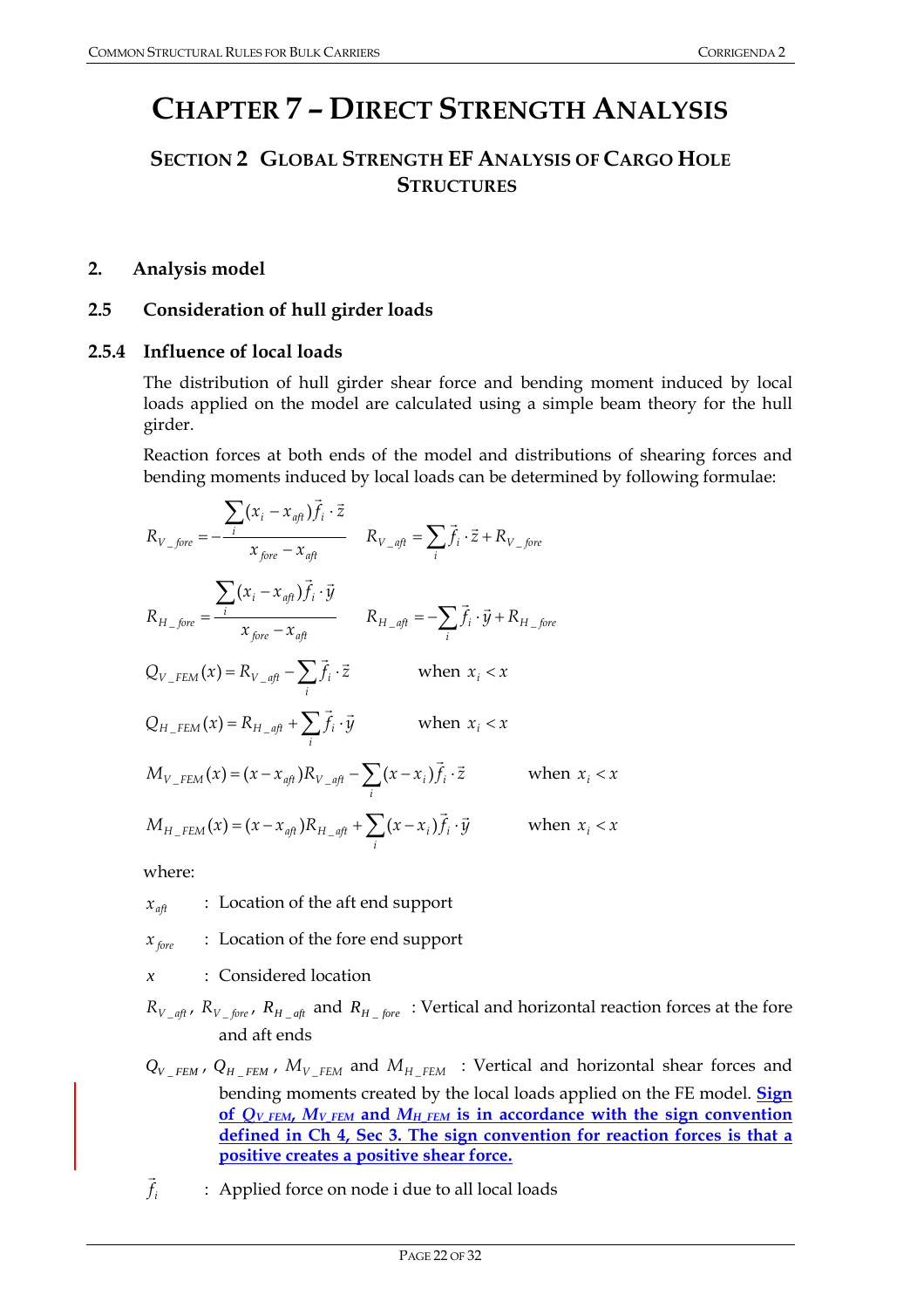*<sup>i</sup> x* : Longitudinal coordinate of node *i*

# *Reason for the Rule Clarification:*

Clarification of sign convention

# **2.5.6 Direct method**

In direct method the effect of hull girder loads are directly considered in 3D FE model. The equilibrium loads are to be applied at both model ends in order to consider the hull girder loads as specified in [2.5.2] and [2.5.3] and influence of local loads as specified in [2.5.4].

In order to control the shear force at the target locations, two sets of enforced moments are applied at both ends of the model. These moments are calculated by following formulae:

$$
M_{Y_{-}qf_{-}SF} = M_{Y_{-}fore_{-}SF} = \frac{(x_{fore} - x_{aft})}{2} [Q_{V_{-}T}(x_{eq}) - Q_{V_{-}FEM}(x_{eq})]
$$
  

$$
M_{Z_{-}qf_{-}SF} = M_{Z_{-}fore_{-}SF} = \frac{(x_{fore} - x_{aft})}{2} [Q_{H_{-}T}(x_{eq}) - Q_{H_{-}FEM}(x_{eq})]
$$

In order to control the bending moments at the target locations, another two sets of enforced moments are applied at both ends of the model. These moments are calculated by following formulae:

$$
M_{Y_{-}aft_{-}BM} = -M_{Y_{-}fore_{-}BM} = -\left[M_{V_{-}T}(x_{eq}) - M_{V_{-}FEM}(x_{eq}) - M_{Y_{-}aft_{-}SF}\left(2\frac{x_{eq} - x_{aft}}{x_{fore} - x_{aft}} - 1\right)\right]
$$
  

$$
M_{Z_{-}aft_{-}BM} = -M_{Z_{-}fore_{-}BM} = -\left[M_{H_{-}T}(x_{eq}) - M_{H_{-}FEM}(x_{eq}) - M_{Z_{-}aft_{-}SF}\left(2\frac{x_{eq} - x_{aft}}{x_{fore} - x_{aft}} - 1\right)\right]
$$

where:

- *xeq* : Considered location for the hull girder loads evaluation,
- $Q_V$   $_{FEM}$ ,  $Q_H$   $_{FEM}$ ,  $M_V$   $_{FEM}$ ,  $M_H$   $_{FEM}$  : As defined in [2.5.4]
- $Q_{V_T}$ ,  $Q_{H_T}$ ,  $M_{V_T}$ ,  $M_{H_T}$ : Target vertical and horizontal shear forces and bending moments, defined in Tab 3 or Tab 4, at the location  $x_{eq}$ . **Sign of**  $Q_{V,T}$ **,**  $M_{V,T}$ and  $M_H$ <sub>T</sub> is in accordance with sign convention defined in Ch 4, Sec 3.
- $M_{Y_{\perp} qf_{\perp} S^F}$ ,  $M_{Y_{\perp} fore_{\perp} S^F}$ ,  $M_{Y_{\perp} qf_{\perp} B M}$ ,  $M_{Y_{\perp} fore_{\perp} B M}$ : Enforced moments to apply at the aft and fore ends for vertical shear force and bending moment control, positive for clockwise around *y*-axis. The sign convention for  $M_{Y\_aft\_SF}$ ,  $M_{Y\_fore\_SF}$  $M_Y$ <sub>aft BM</sub> and  $M_Y$  fore BM</sub> is that of the FE model axis. The sign convention **for other bending moment, shear forces and reaction forces is in accordance with the sign convention defined in Ch 4, Sec 3.**
- $M_{Z}$   $_{at}$   $_{SF}$  ,  $M_{Z}$   $_{fore}$   $_{SF}$  ,  $M_{Z}$   $_{at}$   $_{BM}$  ,  $M_{Z}$   $_{fore}$   $_{BM}$  : Enforced moments to apply at the aft and fore ends for horizontal shear force and bending moment control, positive for clockwise around *z*-axis. The sign convention for  $M_Z$  aft SF,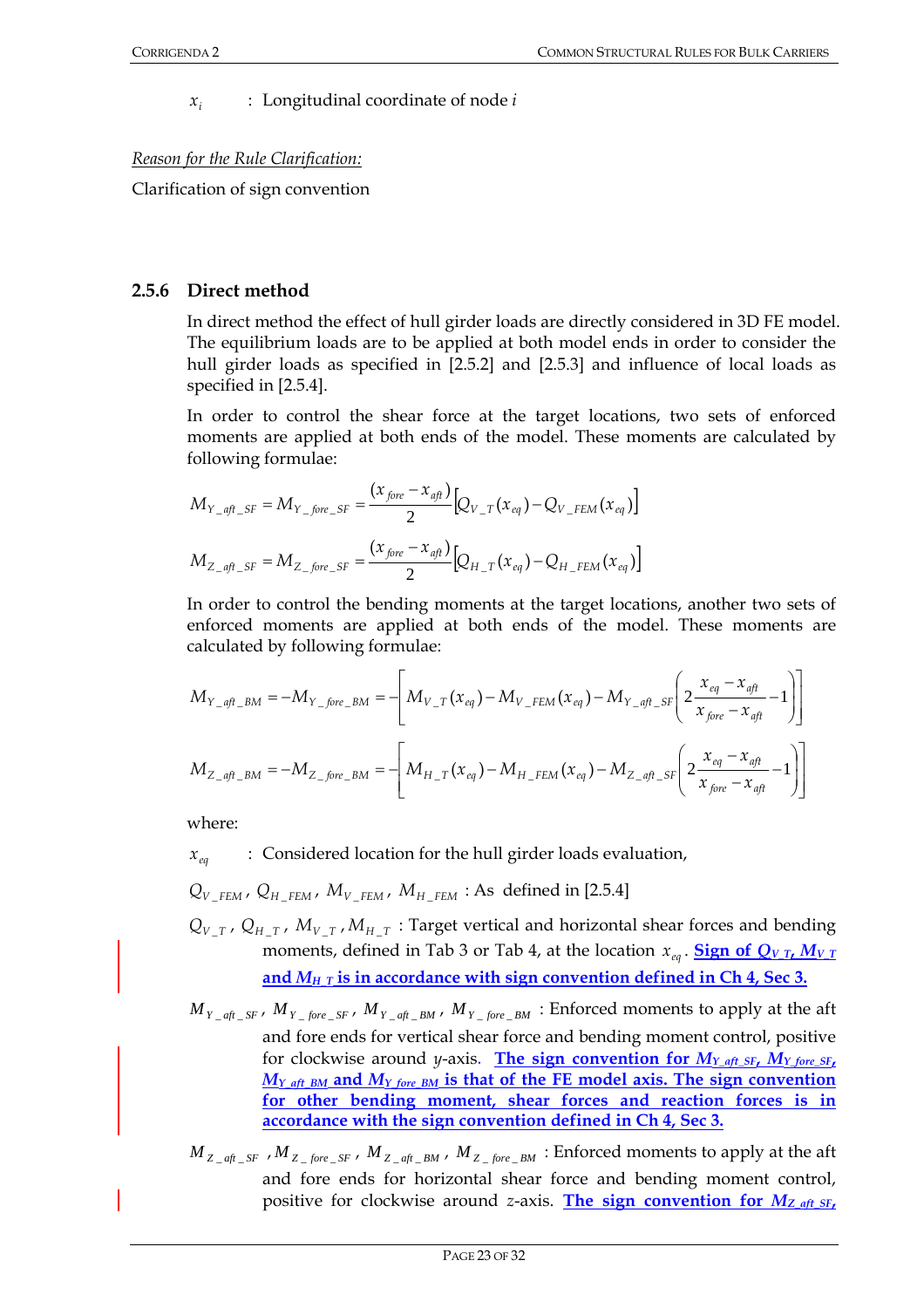*MZ\_fore\_SF***,** *MZ\_aft\_BM* **and** *MZ\_fore\_BM* **is that of the FE model axis. The sign convention for other bending moment, shear forces and reaction forces is in accordance with the sign convention defined in Ch 4, Sec 3.**

The enforced moments at the model ends can be generated by one of the following methods:

- to apply distributed forces at the end section of the model, with a resulting force equal to zero and a resulting moment equal to the enforced moment. The distributed forces are applied to the nodes on the longitudinal members where boundary conditions are given according to Tab 1. The distributed forces are to be determined by using the thin wall beam theory
- to apply concentrated moments at the independent points defined in [2.3.1].

## *Reason for the Rule Clarification:*

Clarification of sign conventions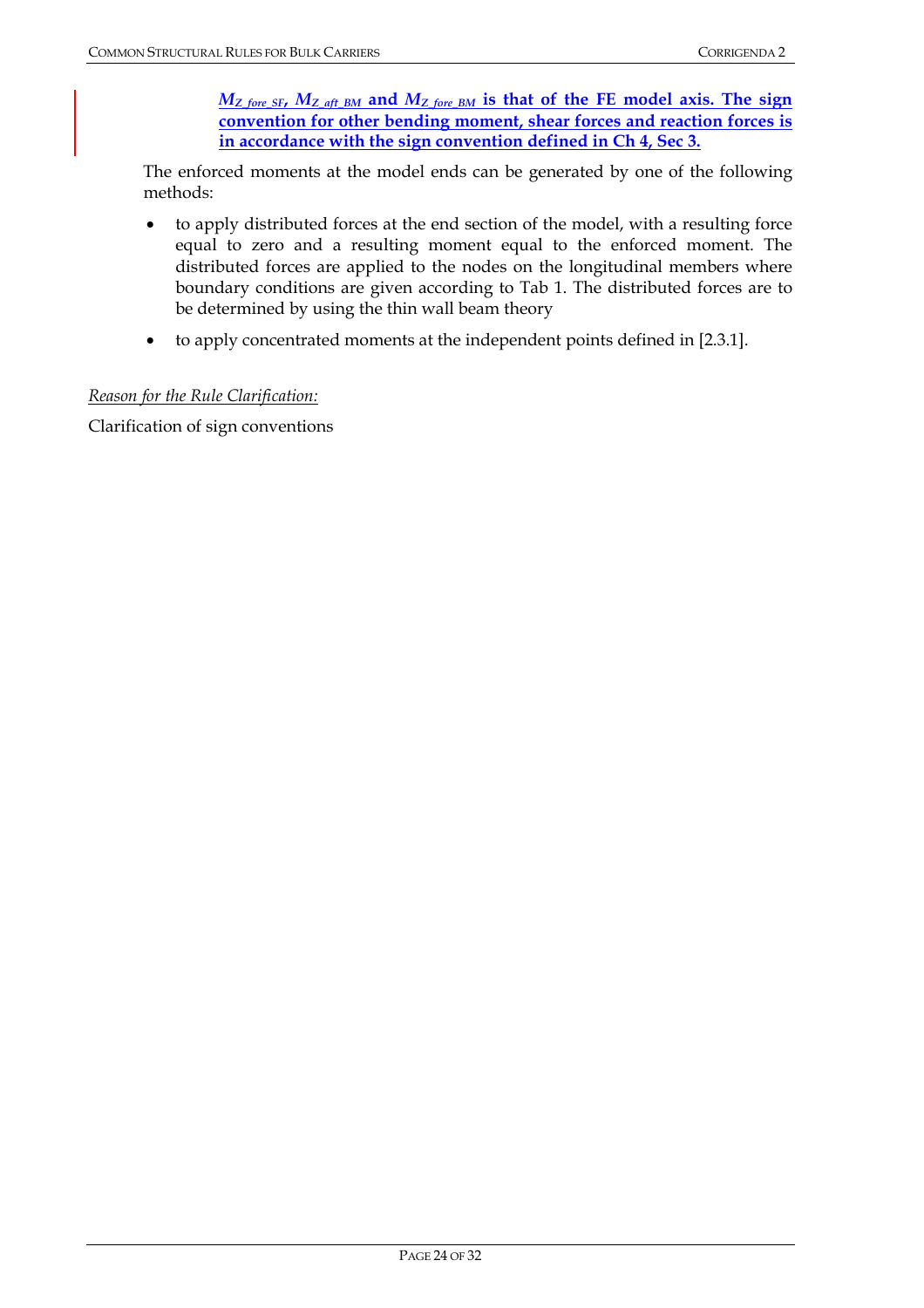# **CHAPTER 8 – FATIGUE CHECK OF STRUCTURAL DETAILS**

# **SECTION 2 FATIGUE STRENGTH ASSESSMENT**

# **3. Calculation of fatigue damage**

# **3.2 Long-term distribution of stress range**

## **3.2.1**

The cumulative probability density function of the long-term distribution of combined notch stress ranges is to be taken as a two-parameter Weibull distribution:

$$
F(x) = 1 - \exp\left[-\left(\frac{x}{\Delta \sigma_{W,j}}\right)^{\xi} (\ln N_R)^{\frac{1}{\xi}}\right]
$$

$$
F(x) = 1 - \exp\left[-\left(\frac{x}{\Delta \sigma_{E,j}}\right)^{\xi} (\ln N_R)\right]
$$

where:

*ξ* : Weibull shape parameter, taken equal to 1.0

 $N_R$  : Number of cycles, taken equal to 10<sup>4</sup>.

#### *Reason for the Rule Clarification:*

Editorial correction - correction of error in formula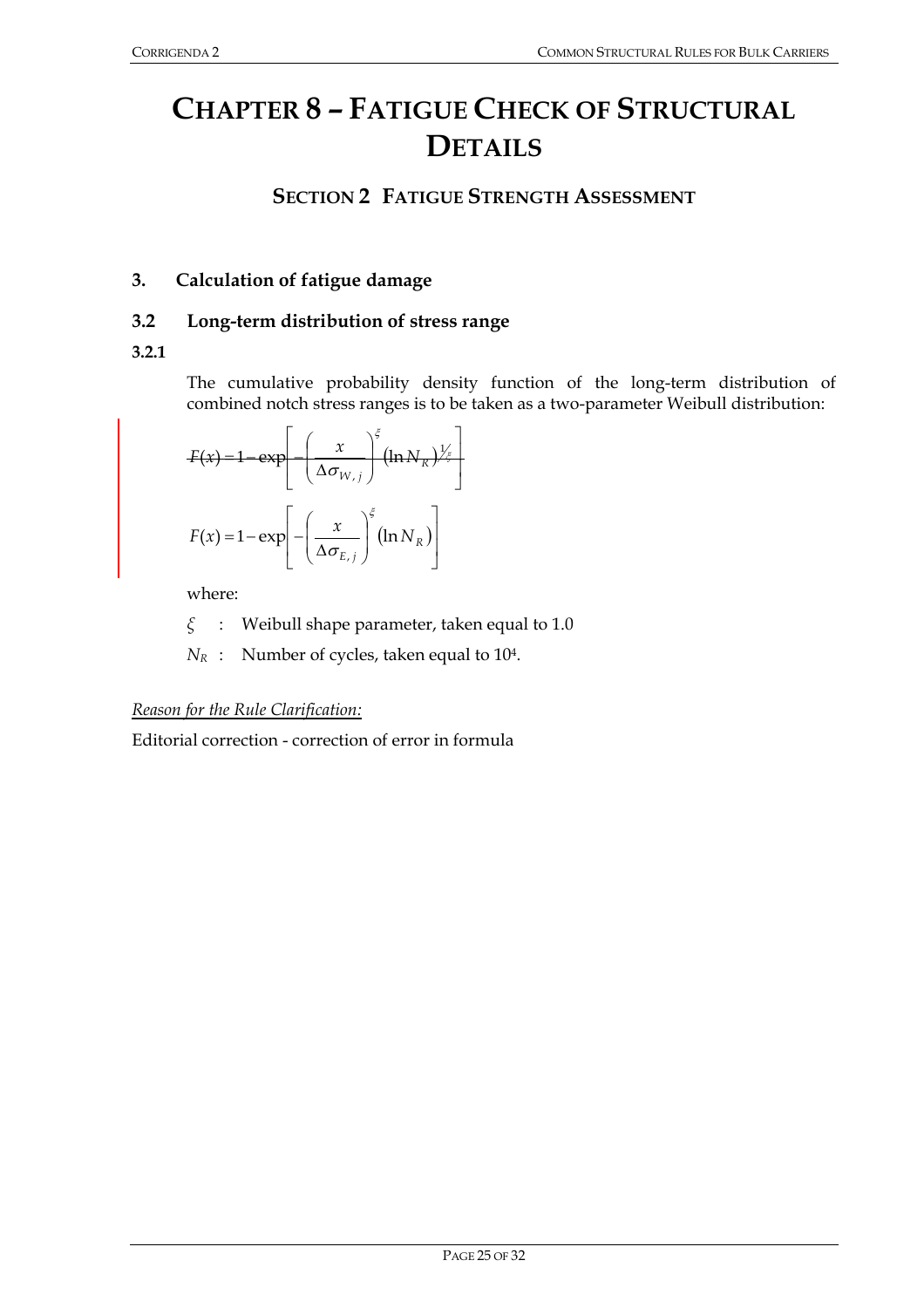# **SECTION 4 STRESS ASSESSMENT OF STIFFENERS**

# **3. Hot spot mean stress**

# **3.3 Mean stress according to the superimposition method**

**3.3.2** 

The hot spot stress due to still water bending moment, in N/mm2, in loading condition  $\sqrt[n]{(k)}$  is to be obtained with the following formula:

$$
\sigma_{_{GS,(k)}} = K_{gh} \frac{M_{S,(k)}(z-N)}{I_Y} 10^{-3}
$$

where:

*M<sub>S</sub>*, (*k*) : Still water vertical bending moment, in kN.m, defined in Sec 3, [3.2.13.2.2].

*Reason for the Rule Clarification:*

Editorial correction – error in reference.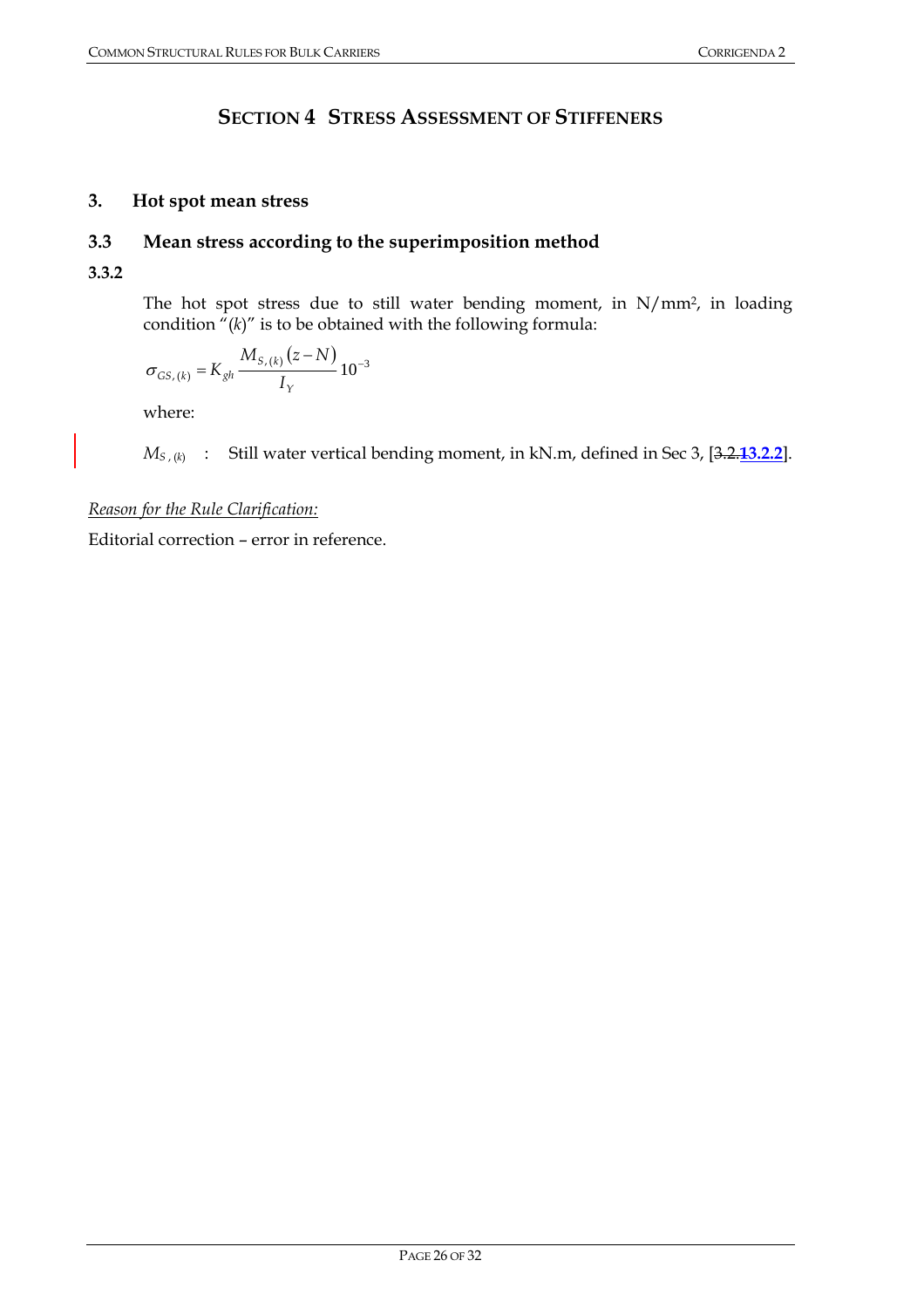# **APPENDIX1 CROSS SECTIONAL PROPERTIES FOR TORSION**

# **1. Calculation formulae**

| <b>Asymmetric cross section:</b> |                   | <b>Symmetric cross section</b><br>(only half of the section is modeled)        |                 |          |                                                                                                  |
|----------------------------------|-------------------|--------------------------------------------------------------------------------|-----------------|----------|--------------------------------------------------------------------------------------------------|
| A                                | $\equiv$          | $\sum A$                                                                       | A               | $=$      | $2\Sigma A$                                                                                      |
| $y_{s}$                          | $\!\!\!=\!\!\!\!$ | $\frac{\sum S_z}{\sum A}$                                                      |                 |          |                                                                                                  |
| $Z_{\rm c}$                      | $=$               | $\frac{\sum S_y}{\sum A}$                                                      | $Z_{\rm s}$     |          | $\frac{\sum S_y}{\sum A}$                                                                        |
| $I_{\nu}$                        | $\equiv$          | $\sum I_y - \sum A z_s^2$                                                      | $I_{\nu}$       | $=$      | $2(\sum I_y - \sum A z_s^2)$                                                                     |
| $I_z$                            | $\equiv$          | $\sum I_z - \sum A y_s^2$                                                      | $I_z$           | $=$      | $\frac{2(\sum I_z - \sum A_y)_s^2}{2\sum I_z - \sum A_y{}_s^2}$                                  |
|                                  |                   |                                                                                |                 |          | $2(\sum I_z - \sum A y_s^2)$                                                                     |
| $I_{\it yz}$                     | $\equiv$          | $\sum I_{yz} - \sum Ay_s z_s$                                                  |                 |          |                                                                                                  |
| $I_{\tau}$                       | $\equiv$          | $\frac{1}{\sqrt{\frac{1}{3}}s}$                                                | $I_{\tau}$      | $\equiv$ | $2\Bigg \sum \frac{s\,t^3}{3} + \sum\limits_{\textit{Cell}\,i}\Bigl(2A_{yi}\,\Phi_i\Bigr)\Bigg $ |
| $\omega_0$                       | $=$               | $\frac{\sum S_{\omega}}{\sum A}$                                               |                 |          |                                                                                                  |
| $I_{\mathit{oy}}$                | $\equiv$          | $\sum I_{\omega y} - \sum A y_s \omega_0$                                      | $I_\mathit{oy}$ | $=$      | $2\sum I_{\omega y}$                                                                             |
| $I_{\omega z}$                   | $\equiv$          | $\sum I_{\omega z} - \sum A z_s \omega_0$                                      |                 |          |                                                                                                  |
| $y_{M}$                          | $=$               | $I_{\omega z} I_z - I_{\omega y} I_{\nu z}$<br>$\overline{I_y} I_z - I_{yz}^2$ |                 |          |                                                                                                  |
| $z_M$                            | $=$               | $\frac{I_{\omega z} I_{yz} - I_{\omega y} I_y}{I_y I_z - I_{yz}^2}$            | $z_M$           | $=$      | $-\frac{I_{\omega y}}{I_z}$                                                                      |
| $I_{\omega}$                     | $=$               | $\sum I_{\omega} - \sum A \omega_0^2 + z_m I_{\omega} - y_M I_{\omega}$        | $I_{\omega}$    | $=$      | $2\sum I_{\omega} + z_m I_{\omega}$                                                              |

# **1.4 Computation of cross sectional properties for the entire cross section**

*Reason for the Rule Clarification:*

Editorial correction – correction of error in formula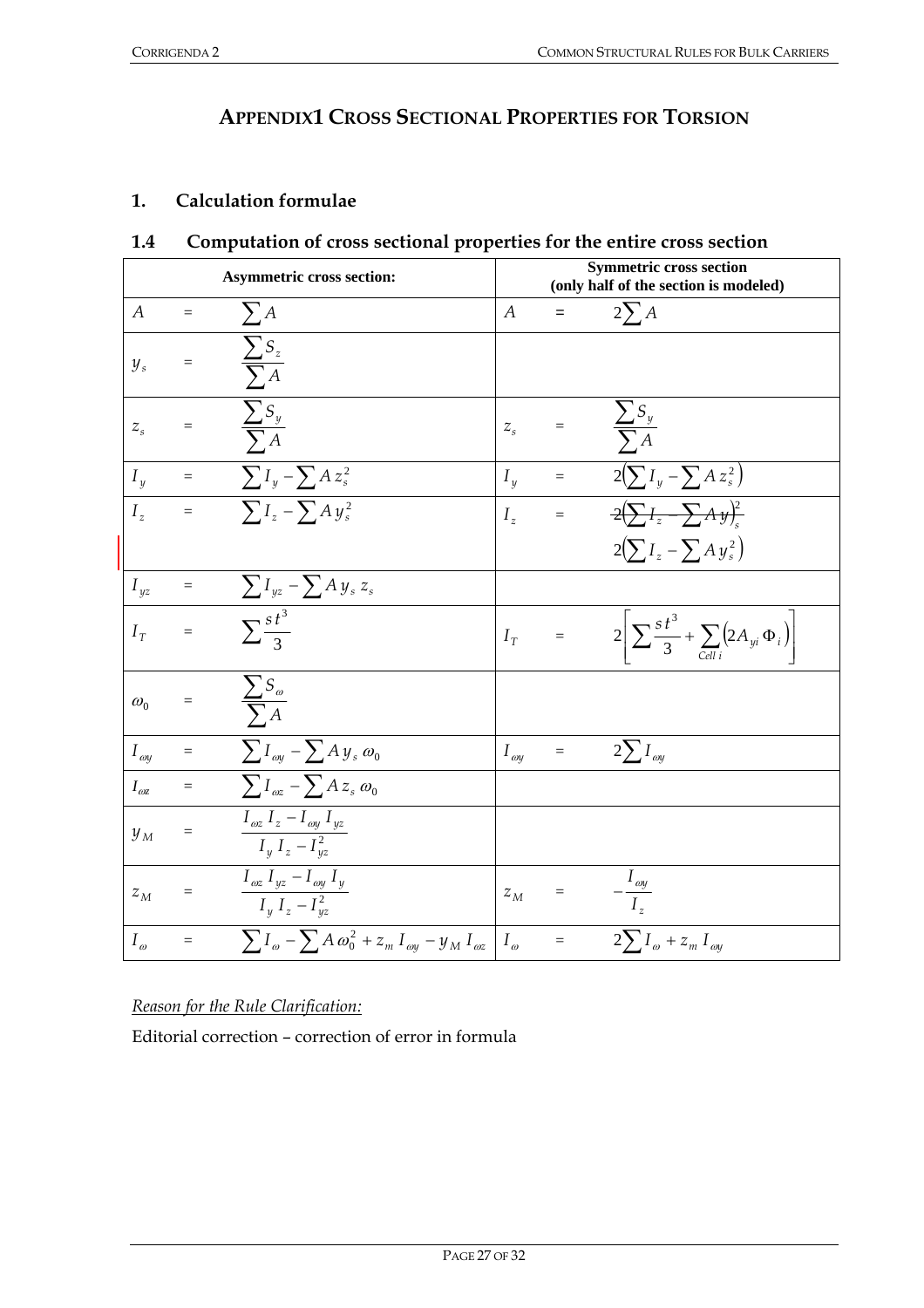# **CHAPTER 9 – OTHER STRUCTURES**

# **SECTION 1 FORE PART**

## **3. Load model**

**3.2 Pressure in bow area** 

## **3.2.2 Lateral pressure in testing conditions**

The lateral pressure  $p_T$  in testing conditions is defined in Ch 4, Sec 6, [4] **taken equal to:**

- $p_T = p_{ST} p_S$  for bottom shell plating and side shell plating
- $p_T = p_{ST}$  otherwise

**where:**

*pST* **: Testing pressure defined in Ch 4, Sec 6, [4]**

*pS* **: Pressure taken equal to:**

- **if the testing is carried out afloat: hydrostatic pressure defined in Ch 4,**  Sec 5, [1] for the draught  $T_1$ , defined by the Designer, at which the testing is carried out. If  $T_1$  is not defined, the testing is considered as being not **carried out afloat.**
- if the testing is not carried out afloat:  $p_S = 0$

#### *Reason for the Rule Clarification:*

Editorial correction – this correction is made to be consistent with Ch 6, Sec 1, [3.1.4] and Ch 6, Sec 2, [3.1.4]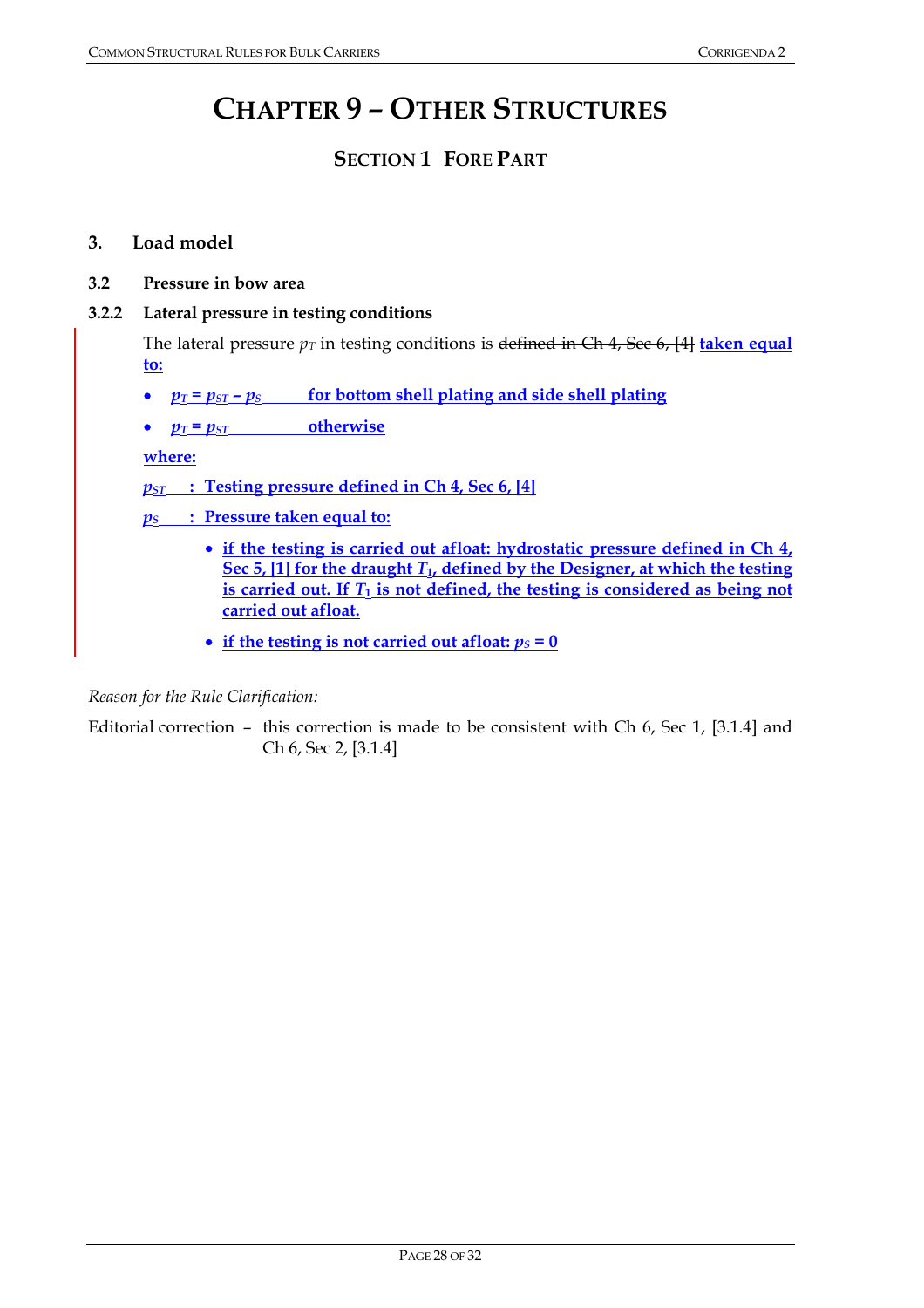# **SECTION 2 AFT PART**

# **2. Load model**

# **2.2** Lateral p**ressures**

# **2.2.2 Lateral pressure in testing conditions**

The lateral pressure  $p_T$  in testing conditions is defined in Ch 4, Sec 6, [4] **taken equal to:**

- $p_T = p_{ST} p_S$  for bottom shell plating and side shell plating
- $p_T = p_{ST}$  otherwise

**where:**

*pST* **: Testing pressure defined in Ch 4, Sec 6, [4]**

*pS* **: Pressure taken equal to:**

- **if the testing is carried out afloat: hydrostatic pressure defined in Ch 4, Sec 5, [1] for the draught** *T***1, defined by the Designer, at which the testing**  is carried out. If  $T_1$  is not defined, the testing is considered as being not **carried out afloat.**
- if the testing is not carried out afloat:  $p_S = 0$

*Reason for the Rule Clarification:*

Editorial correction – this correction is made to be consistent with Ch 6, Sec 1, [3.1.4] and Ch 6, Sec 2, [3.1.4]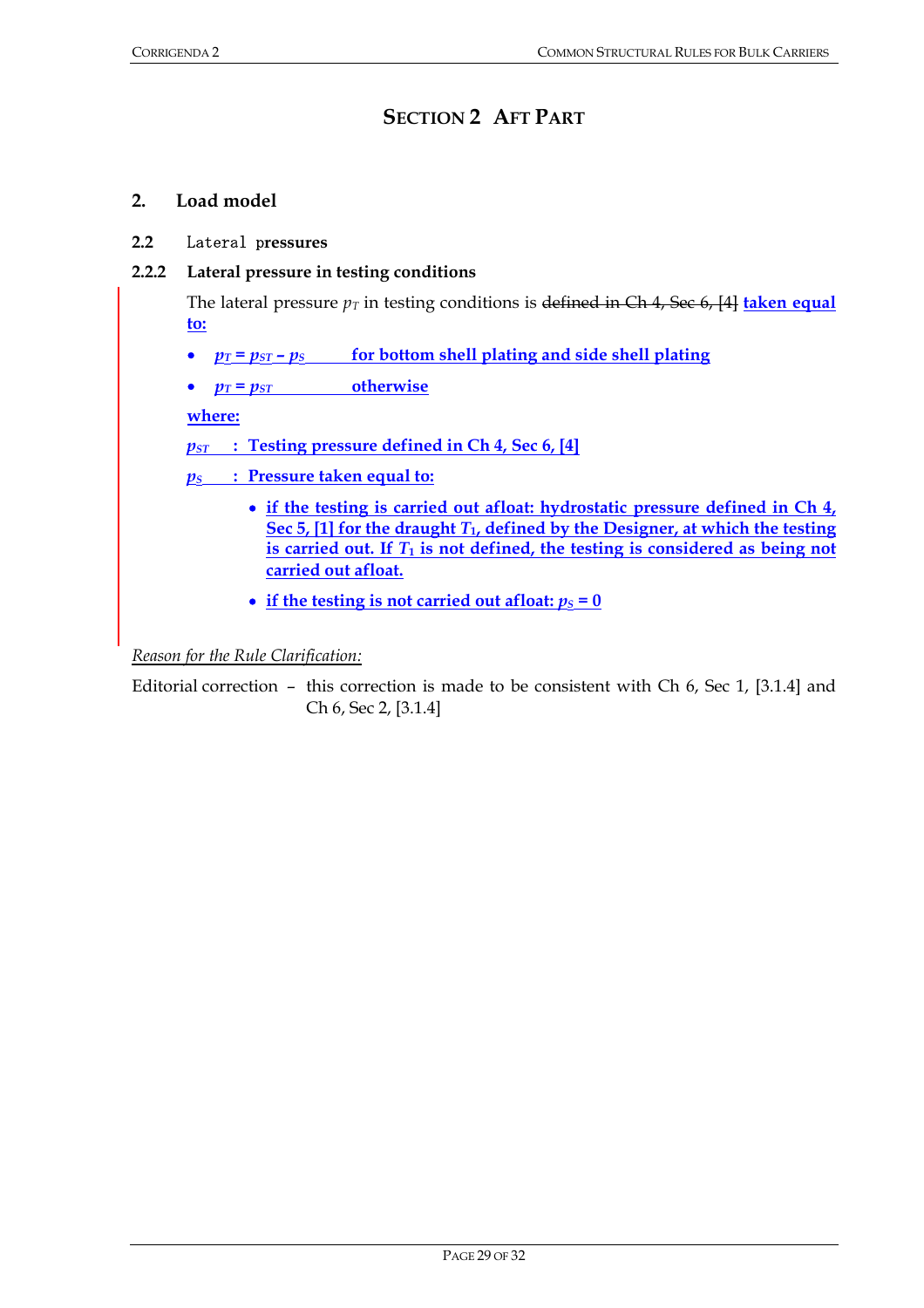# **SECTION 3 MACHINERY SPACE**

# **7. Main machinery seating**

# **7.2 Minimum scantlings**

**7.2.1** 

The net scantlings of the structural elements in way of the internal combustion engine seatings are to be obtained from the formulae in Tab 2.

| Table 1: | Minimum scantlings of the structural elements in way of machinery |
|----------|-------------------------------------------------------------------|
|          | seatings                                                          |

| Scantling minimum value                                                            | Scantling minimum value                                                                                                                                                    |
|------------------------------------------------------------------------------------|----------------------------------------------------------------------------------------------------------------------------------------------------------------------------|
| Net cross-sectional area, in cm <sup>2</sup> , of each bedplate of<br>the seatings | $40+70\frac{P}{n_{r}L_{F}}$                                                                                                                                                |
| Bedplate net thickness, in m mm                                                    | Bedplates supported by two or more<br>girders:<br>$\sqrt{240+175\frac{P}{n_rL_E}}$<br>Bedplates supported by one girder:<br>$5+\sqrt{240+175\frac{P}{n_{r}L_{F}}}$         |
| Total web net thickness, in mm, of girders fitted in<br>way of machinery seatings  | Bedplates supported by two or more<br>girders:<br>$\sqrt{320+215\frac{P}{nL_{\odot}}}$<br>Bedplates supported by one girder:<br>$\sqrt{95+65\frac{P}{n_{\perp}L_{\rm F}}}$ |
| Web net thickness, in mm, of floors fitted in way of<br>machinery seatings         | $\sqrt{55+40\frac{P}{n_{\infty}L_{F}}}$                                                                                                                                    |

*Reason for the Rule Clarification:*

Editorial correction – correction of unit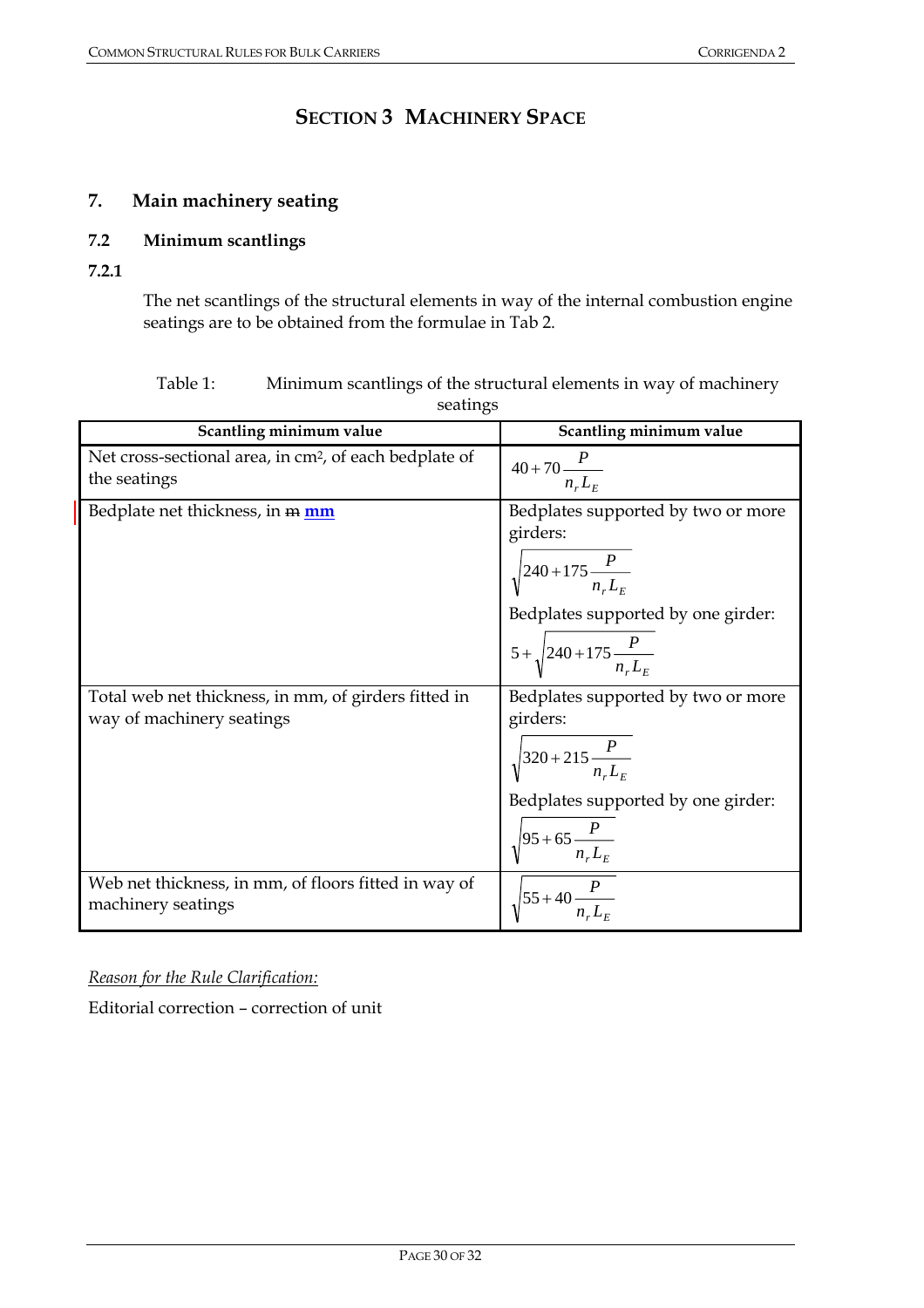# **SECTION 5 HATCH COVERS**

# **4. Load model**

#### **4.1 Lateral pressures and forces**

# **4.1.2 Sea pressure**

The still water and wave lateral pressures are to be considered and are to be taken equal to:

- still water pressure:  $p_s = 0$
- wave pressure  $p_W$ , as defined in Ch 4, Sec 5  $[2.25.2]$ .

#### *Reason for the Rule Clarification:*

Editorial correction – error in reference

## **5. Strength check**

#### **5.2 Plating**

## **5.2.2 Minimum net thickness**

*Ref. ILLC, as amended (Resolution MSC.143(77) Reg. 16 (5, c))* 

In addition to [5.2.1], *the net thickness, in mm, of the plating forming the top of the hatch cover is to be not less than the greater of the following values:*

$$
t = 0.01s
$$

$$
t = 10s
$$

$$
t = 6
$$

#### *Reason for the Rule Clarification:*

Editorial correction – correction of error in formula